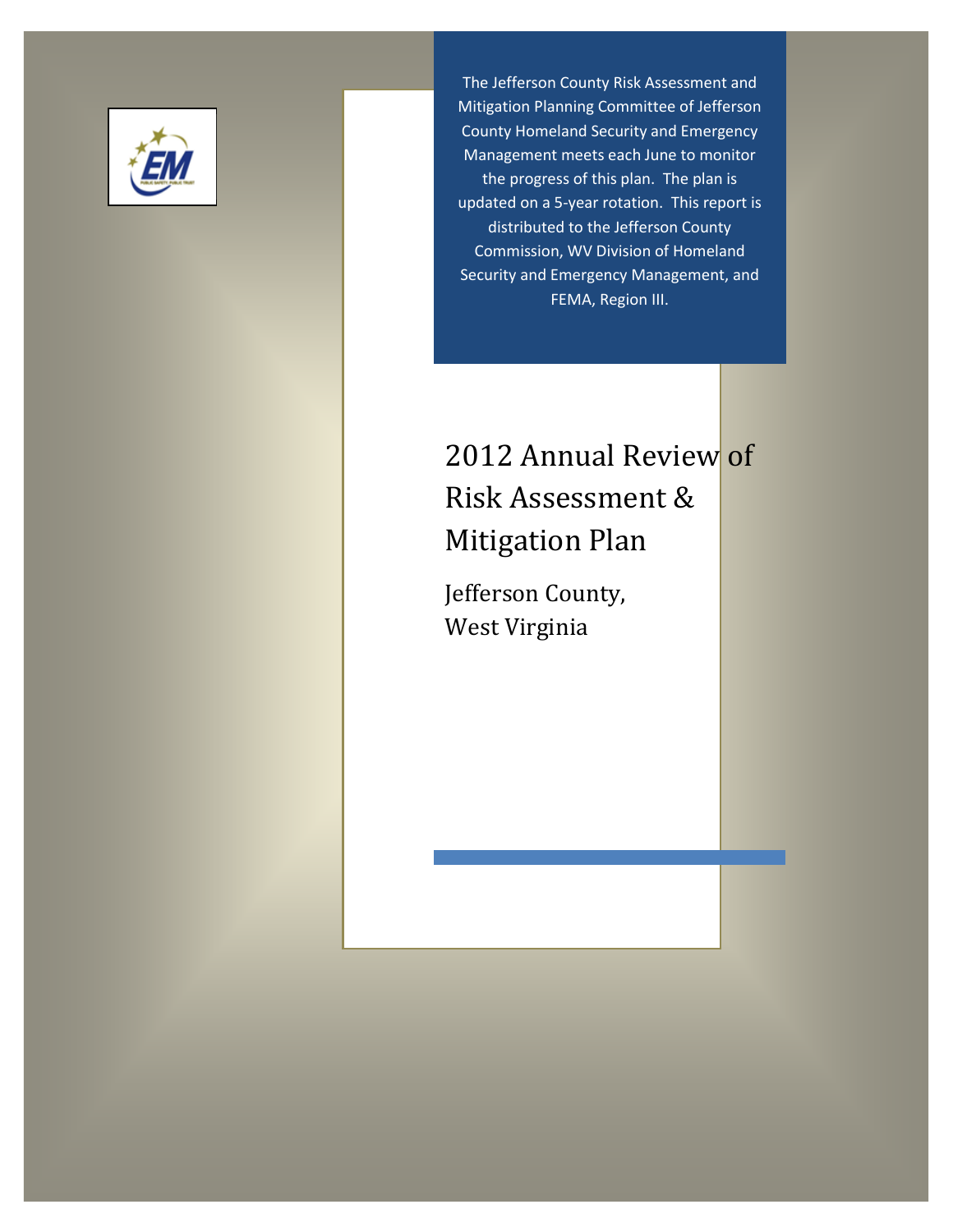Jefferson County Homeland Security and Emergency Management's Risk Assessment and Mitigation Planning Committee met at the Jefferson County EOC on June 24, 2012 at 0900 hours. Present were: Mason Carter, Jefferson County Department of Engineering and Chairman of the Risk Assessment and Mitigation Planning Committee; Barbara Miller, Director, JCHSEM; Terri Mehling, Deputy Director JCHSEM; Sandy Hite, Jefferson County Health Department; and Jennifer Brockman, Director of Jefferson County Planning and Zoning.

Mr. Carter, Risk Assessment Committee Chairman opened the meeting and entertained introductions. He then turned the meeting over to Director Miller.

Motion by Mason Carter, Second by Sandy Hite to accept the minutes of the June, 2011 meeting. All were in favor.

### **Old/New Business**

Ms. Miller explained the purpose of the Risk Assessment and Mitigation Planning Committee annual review of each goal and objective. These projects, which were identified by the committee and adopted along with the plan by the Jefferson County Commission and the Municipalities in Jefferson County, begin on page #10 of the plan. Some of the goals and objectives are not able to be accomplished to due lack of funding. However, many have been accomplished and will be reported on today. Organizations with a responsibility that could not attend today's meeting may send a written report. Also, anyone who thinks of anything additional should submit additional information to Director Miller by email. It was noted that the entire plan can be accessed on-line at:

<http://www.jeffersoncountywv.org/uploads/homeland/Complete%20HMP%202008%20Public.pdf>

### **GOAL 1: Protect Jefferson County's agricultural assets and local water supply from the negative effects of drought.**

**Objective 1.1 Increase the stability of the public drinking water supply in Jefferson County.**

*Strategy 1.1.1: Provide for an emergency backup power supply at all water treatment facilities in Jefferson County.*

*2012-Frank Welch, Public Works for Shepherdstown reported that they have installed 20 new valves on their water system, preventing leaks that they have experienced in the past. Additionally, they have a generator on their main pump station now. The Public Service District has generators for most of their facilities at this time. Additional Prime Power Surveys are being encouraged for all public water suppliers in Jefferson County.*

*2011-Ms. Miller reported that Prime Power Surveys were completed for all facilities within Jefferson County PSD, Charles Town Utilities, and the Corporation of Shepherdstown. These include whether or not*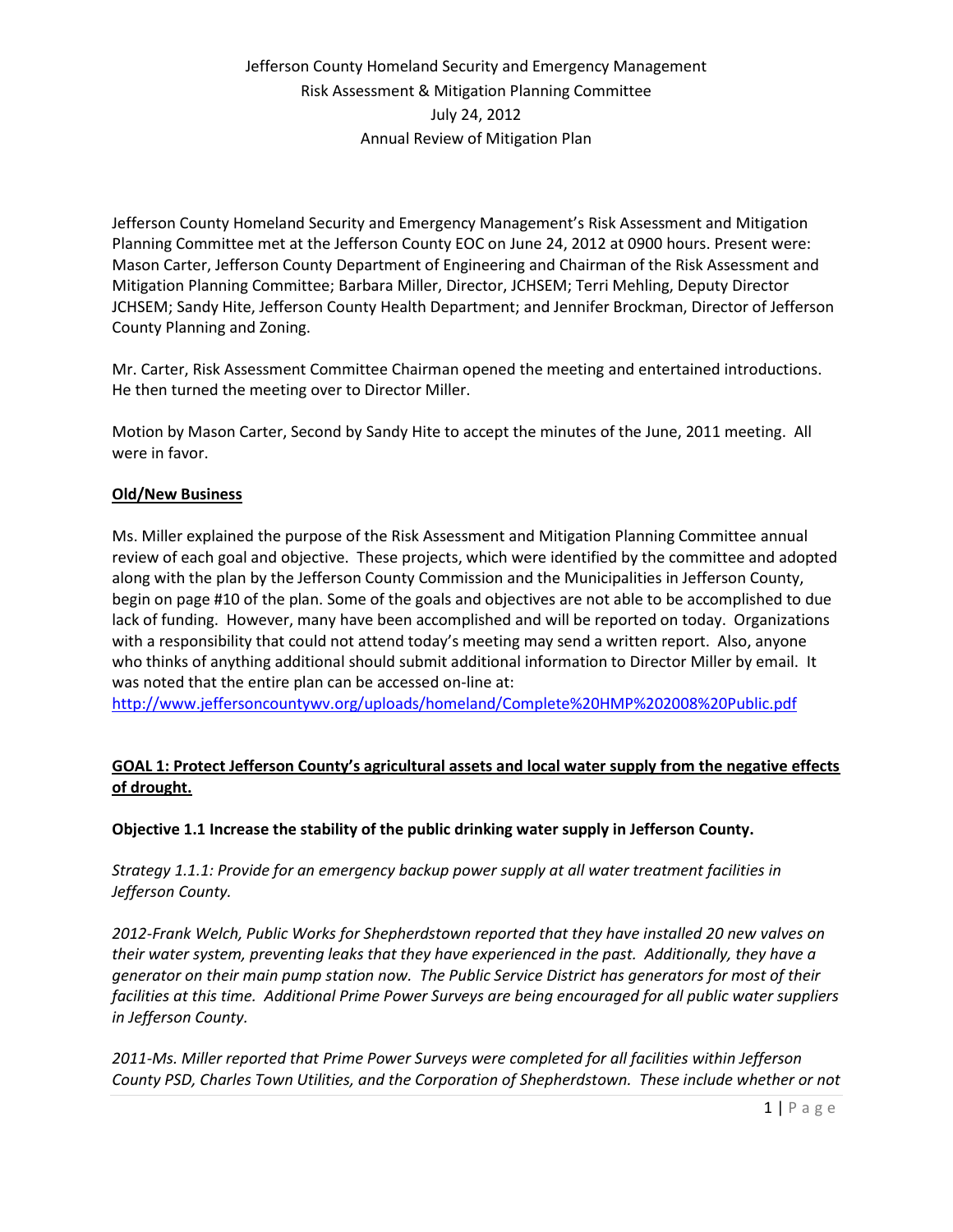*they have a generator, the address and lat/long of each facility, facility point of contact and emergency phone numbers, name of power company, total amp draw, max voltage, service drop type, and size of generator required for each site, length of cable required to complete connection, and if there is staff available to maintain a generator. This information will be used in case of an emergency when the power is out for an extended period of time. While, the state only required (4) Prime power surveys per year, getting them done for all critical infrastructure in the County is the goal by JCHSEM. We still need to get prime power surveys from Corporation of Harpers Ferry and Jefferson Utilities.*

*2010-*Jefferson County PSD was unavailable to report. Ms. Miller noted Charles Town wants to get a grant to put in a generator. After locating a generator they realized it would cost more to have the building wired to accept the generator than the cost of the generator. The State Department of Homeland Security & Emergency Management is now requiring that County Homeland Security and Emergency Management Officers do prime power surveys on all critical infrastructures. That project will be multi year with a requirement of only 4 a year. The first two requirements are the EOC and back up location. The other two will be chosen within the county's inventory of buildings.

### **Objective 1.2 Increase public awareness as to the agricultural effects of drought, as well as the ramifications to the public water supply.**

*Strategy 1.2.1:* Develop an informational brochure to distribute to local farmers and residents, encouraging citizens to take water saving measures.

### 2012: See 2011 Comments below. THIS STRATEGY HAS BEEN COMPLETED

2011: Extension Service has some information that is distributed to agricultural entities.

2010- NRCS, Farm Services and USDA distribute information regularly. Public service announcements are also made regularly on local radio stations. USDA was unavailable to report.

*Strategy 1.2.2:* Consider passing ordinances to prioritize or control water use, particularly for emergency situations such as firefighting.

2012: A copy of the Extension Service's Drought Management Handbook was obtained. The Jefferson County Emergency Operations Plan now has a drought annex.

2011: Jane Tabb of WVU Extension Service reported that former WVU Extension Agent, Craig Yohn, developed a Drought Management Handbook. A copy of the handbook is at JCHSEM, as well as, in the WVU Extension Service office.

2010: Ms. Miller will have to review previous notes.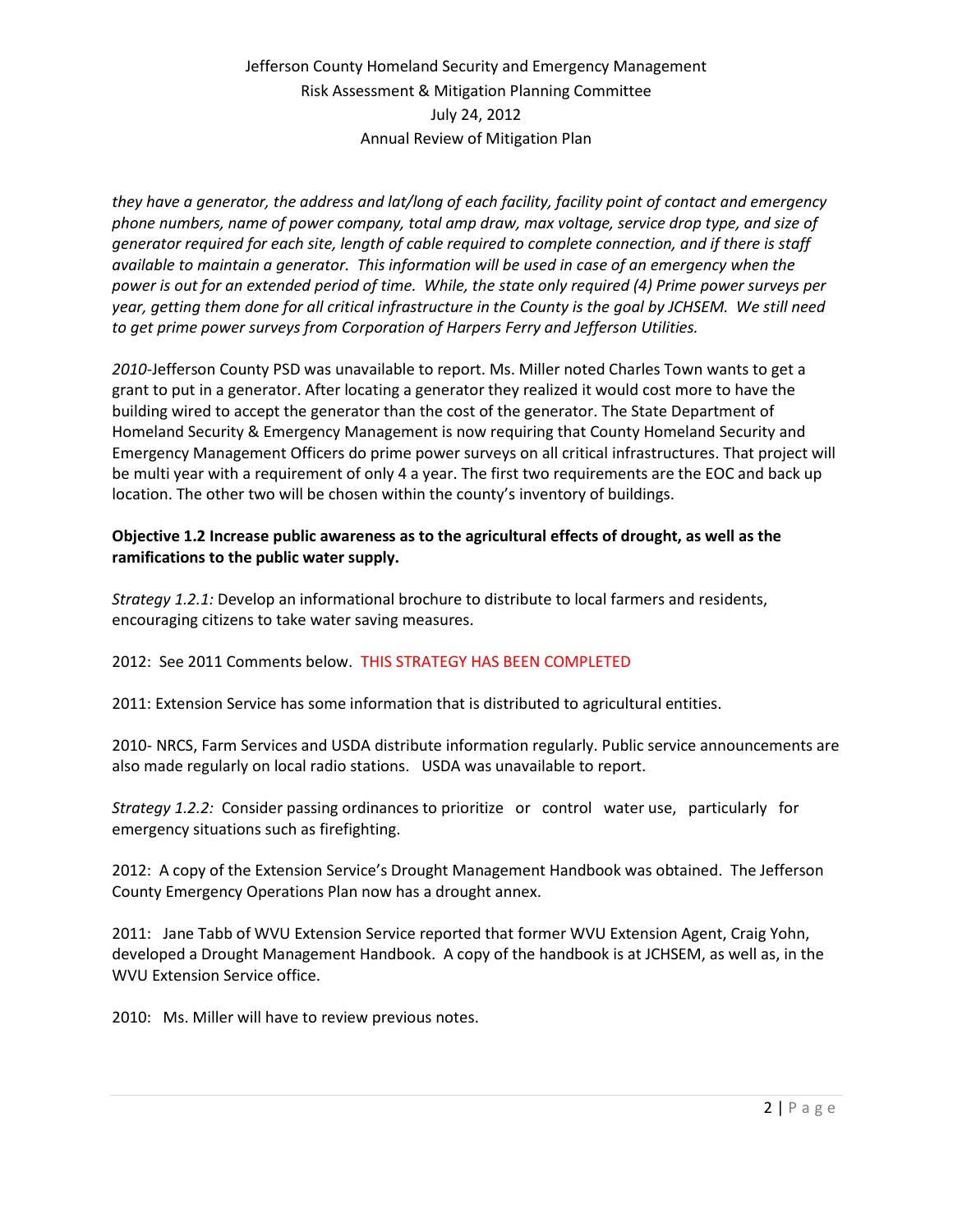### **Goal 2: Reduce the potential effects of earthquakes in Jefferson County**

### **Objective 2.1 Educate the public as to the potential for earthquakes in West Virginia, specifically Jefferson County.**

Strategy 2.1.1 Develop an informational brochure explaining the potential for earthquakes, as well as the potential damages from those earthquakes. The brochure should include information pertaining to measures to take to safe-proof homes and other structures from the potential effects of earthquakes

2012: Ms. Miller reported on the Earthquake in August, 2011 near Louisa, Virginia that was felt in Jefferson County. A link to FEMA's earthquake information has been added to the JCHSEM website.

2011: Ms. Miller reported on the Earthquake reports from July 16, 2010 with a 3.6 magnitude and an epicenter 10 miles NW of Rockville, MD that was felt in several places in Jefferson County.

2010: Ms. Miller noted Jefferson County has a possibility of a level 2 earthquake on the Richter scale. Ms. Mehling reviewed the earthquake that took place in Ottawa, Canada that was felt as far as Morgantown and Wheeling, WV. Mr. Sherwood mentioned adding a link onto the county website.

Strategy 2.1.2: Encourage the implementation of structural mitigation techniques such as wall bracing, reinforcing walls with fiber materials, the installation of dampers or vibration isolation bearings in new construction.

2012: Mason Carter, JC Engineering Department will check the International Building Codes, which have been adopted by Jefferson County, to see if there are any specific ordinances. This will be looked at in the 2013 Mitigation Planning process.

2011: According Mason Carter, JC Engineering, we do not have any specific ordinances for earthquakes. The committee encouraged Mason to encourage the Engineering Department to create ordinances.

### **Goal 3: Reduce the negative effects of flooding in Jefferson County and the Corporation of Shepherdstown**

**Objective 3.1 Target owners of properties within identified hazard areas for additional outreach regarding mitigation and disaster preparedness.**

*Strategy 3.1.1:* Distribute letters to all property owners in the county regarding potential flood hazards as required for participation in the Community Rating System (CRS).

### THIS STRATEGY HAS BEEN COMPLETED AND IS ONGOING

2012: Letters continue to go to addresses in the floodplain each year as a part of the CRS. This strategy is ongoing and complete.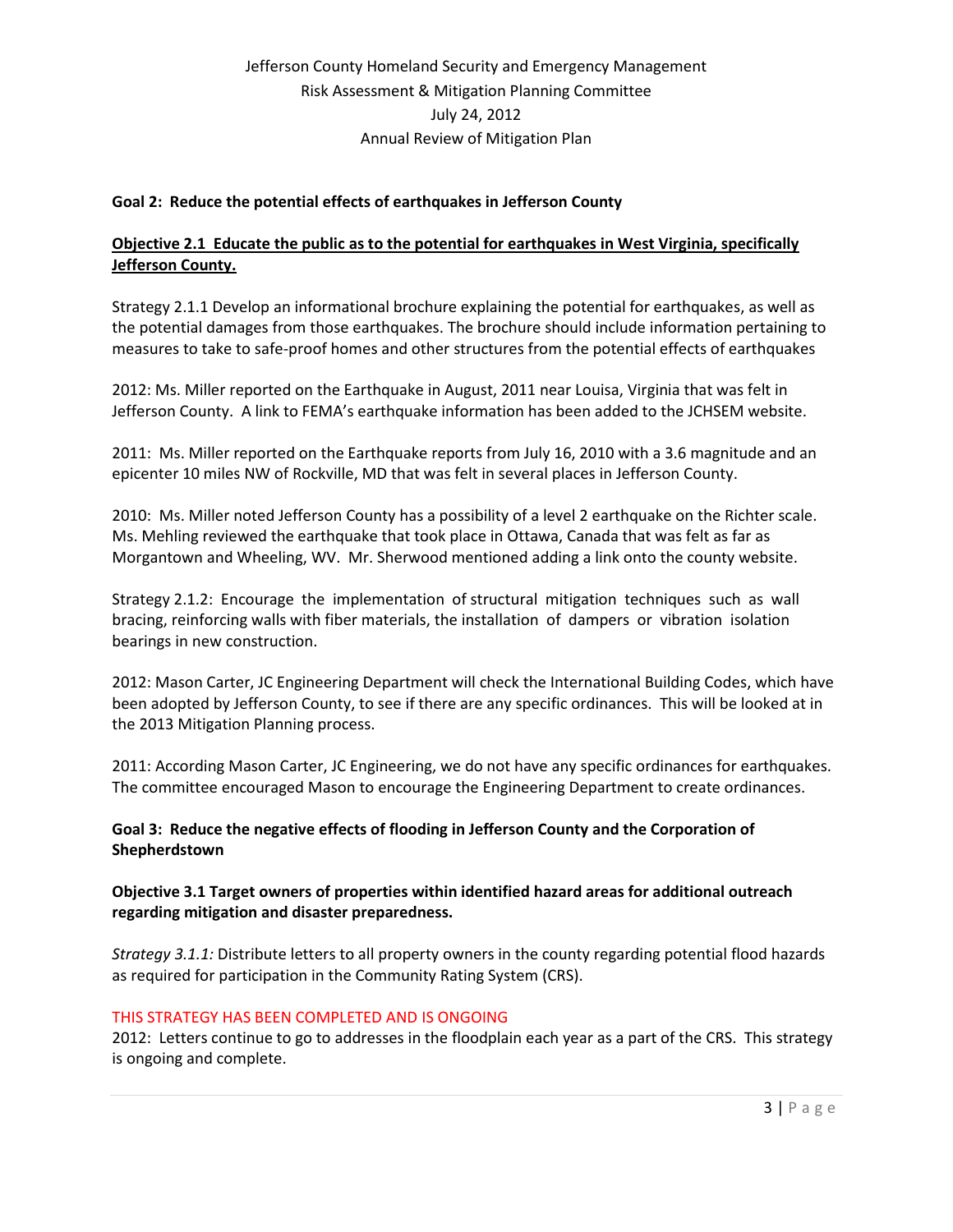2011: Ms. Mehling reported on sending letters to the addresses that are in or near the floodplain. Director Miller reported that since the FEMA flood maps changed, we have some addresses that are in the floodplain now that were not before; and some that were not before that is now.

2010: Ms. Miller reported that Ms. Mehling and Ms. Maggio sent out letters to residents who are in or near a floodplain explaining to them why they should consider flood insurance and mitigation projects. Status Notes from 2008: Completed Yearly, the JCHSEM, as a part of their requirements for the CRS of the National Flood Insurance Program, mails letters of notice to residents with in the floodplain on repetitive loss areas about property protection and flood insurance.

*Strategy 3.1.2:* Continue to hold local courses on National Flood Insurance Program (NFIP) for realtors, bankers, and insurers.

2012: Director Miller reported that a class was taught in September, 2011 for insurance agents as a part of National Preparedness Month.

2011: Director Miller doesn't know if anyone has been appointed to teach those classes since Mr. Sobota left his position. She will check with Kevin Sneed at WVDHSEM to find out if there is anyone to do that.

2010: Ms. Miller noted local courses on National Flood Insurance Program had been held yearly until Richard Sobota of ISO switched careers. A new person has come aboard and JCHSEM is waiting on contact information from Robert Perry so we can move ahead with scheduling classes.

Status Notes from 2008: Ongoing, held yearly, Richard Sobota, of ISO comes to the community, as requested and paid for by the County to teach courses about the NFIP to Insurance Agencies, Real Estate Agents and Banking institutions.

### **Objective 3.2 Evaluate and update existing floodplain ordinances to meet or exceed the NFIP Standards.**

*Strategy 3.2.1:* Work with the municipalities to update all floodplain ordinances adopted prior to 1987.

### 2011: THIS STRATEGY HAS BEEN COMPLETED

Director Miller reported that the County's new ordinance is being used as the model ordinance for the state: Upon checking with the WVDHSEM's NFIP department, Richard reported that Bolivar updated— (exact date was not on the form), 2010; Charles Town, updated 12/18/09; Harpers Ferry, updated 12/18/09; Shepherdstown, updated 12/18/09; Ranson, updated 12/18/09

2010: Mr. Carter reported new ordinances were adopted December 18, 2009 by the Jefferson County Commission as well as Shepherdstown and Harpers Ferry. Ranson is currently working on adopting new ordinances.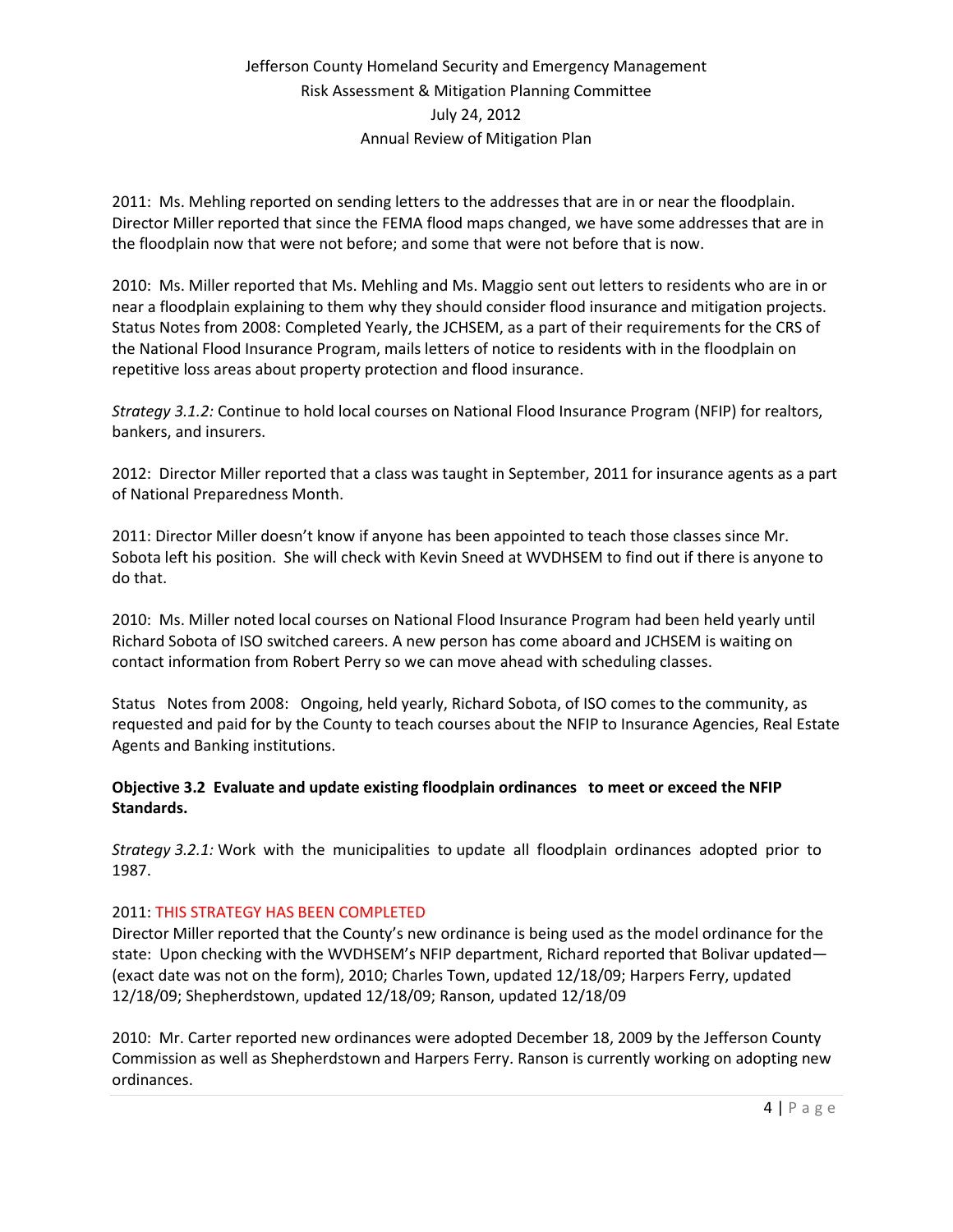*Strategy 3.3.1:* Provide additional training to county and municipal development officials on NFIP Requirements.

#### THIS STRATEGY HAS BEEN COMPLETED

2011: A workshop for local officials was held in January, 2011, taught by JCHSEM Director, Barbara Miller, Robert Perry, formerly of WVDHSEM, Kevin Sneed, WVDHSEM, and Mari Radford from FEMA. All County and Municipalities in Jefferson and the Eastern Panhandle were invited.

2010: Ms. Miller noted a meeting was held in January regarding new digital maps on FEMA's website. Flood areas have changed. Ms. Miller noted if you think your property is not in the floodplain, you have to do a LOMA (Letter of Map Amendment) which puts the burden of proof on the property owner. Then you pay for an elevation certificate on your structure, and as pay an engineer to complete the study. Mr. Carter noted elevation certificates are running anywhere from \$800-\$1200.

*Strategy 3.4.1:* Support Jefferson County's efforts to continue the CRS program.

2012: Director Miller reported that Jefferson County received their plaque in the Spring, 2012 as a Class 8 CRS Community.

2011: Director Miller advised that Jefferson County has been notified that they will advance to a Class 8 Community, resulting in a 10% discount to residents of the unincorporated areas of Jefferson County.

Status Notes from 2008: History: Jefferson County submitted an application to enter the CRS Program in 2005. A letter was received from Tom Brett, indicating that the County was being recommended to FEMA for entry into the program in 2006. County has been named a CRS Community as a Class 9. Governor Joe Manchin presented County Commission with an award as the first County in West Virginia to become a CRS Community in August, 2007. Jefferson County has been named a CRS Community.

### *Strategy 3.4.2 Provide training to municipalities on the CRS program and encourage them to participate. THIS STRATEGY HAS BEEN COMPLETED, and also on-going.*

2011: Jefferson County is being upgraded to a Class 8 Community, for a 10% reduction to flood insurance premiums. CRS was covered in the workshop that was held in January, 2011 in Jefferson County for local officials. Additionally, Director Miller serves as a member of the Board of Directors for the WV Floodplain Managers Association and is the lead for "Encouraging local governments to become a part of the CRS." She gave a presentation to the 2011 WV Floodplain Manager's Conference in Canaan Valley in April, 2011.

2010: Jefferson County is a Class 9, or a 5% reduction Community.

Status Notes from 2008: Robert Perry, NFIP State Coordinator, has been invited to the County to conduct NFIP training. Ms. Miller noted if the municipalities want to go forward with the CRS program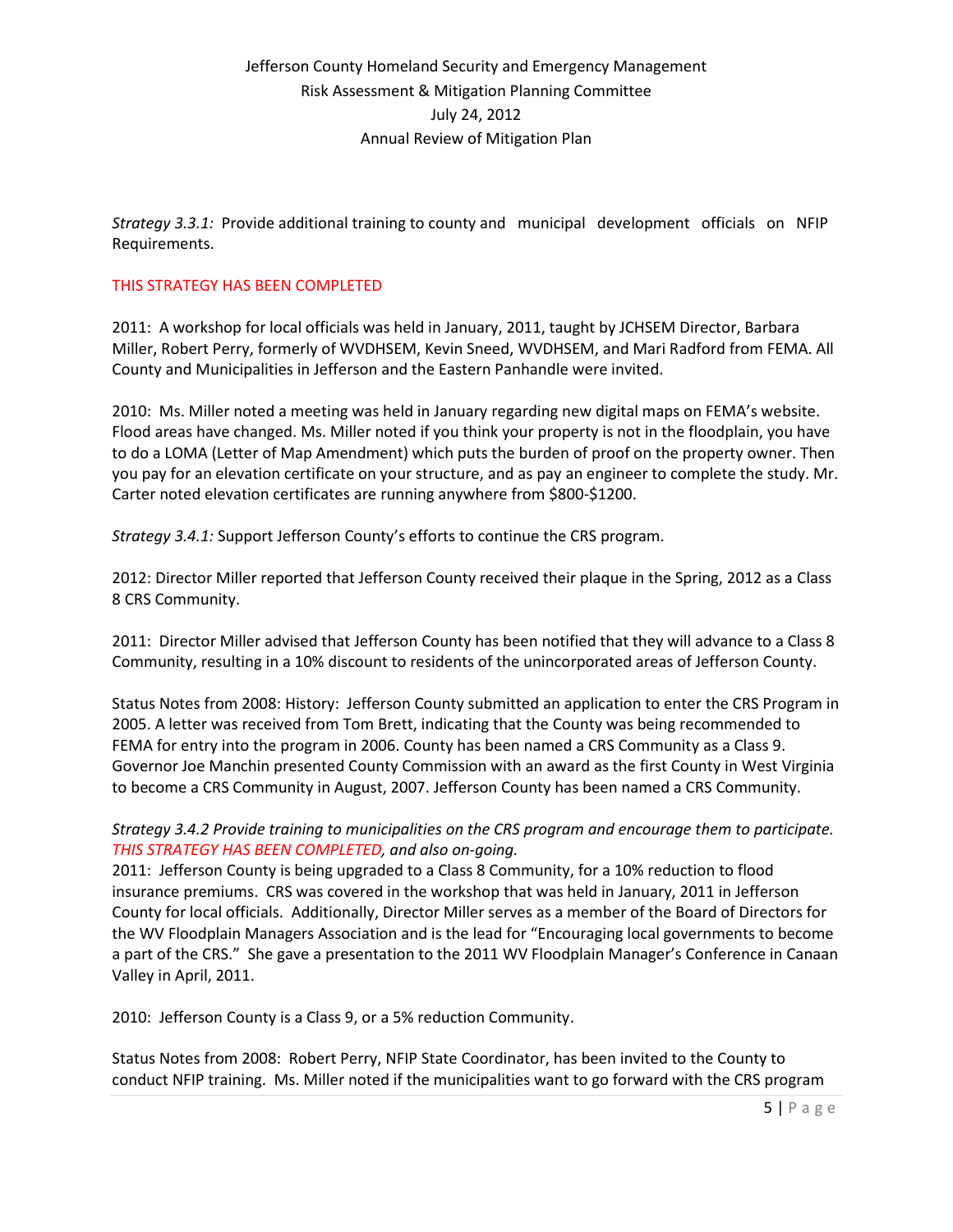we have encouraged them to participate. They must fill out the paperwork and complete the training to become a CRS Community. JCHSEM has given them books and copies of information they need in order to become a CRS Community. As of 2007, there is a 5% reduction for citizens living in unincorporated areas of the County.

*Strategy 3.4.3:* Obtain updated information on the number of NFIP policyholders in Jefferson County And its municipalities.

2012: This information is received yearly from the WV Division of Homeland Security and Emergency Management's Mitigation Department.

2011: The 2010 list was updated and sent to the state last year. We have not received the information for the 2011 update. No changes are expected from the last report.

2010: Ms. Miller reported we are waiting for this year's current report for the number of NFIP policyholders in the county and municipalities. The report (AW-242 Form) is generated by Tim Keaton and Robert Perry at WV Department of Homeland Security & Emergency Management yearly.

*Strategy 3.5.1:* Collect updated information of the number and location of all repetitive loss properties throughout the county and the municipalities.

### THIS STRATEGY HAS BEEN COMPLETED.

2011: Director Miller and Deputy Director Mehling drove to each of the repetitive loss properties last summer, mapped them, took pictures of them, and gathered additional information about them.

Status Notes from 2008: Conducted yearly. An updated list (January 31, 2003) of repetitive loss properties was obtained from ISO (Insurance Services Office) for properties located in the unincorporated areas of the County: ISO operates the National Flood Insurance Program for FEMA. There are 20 properties identified as repetitive loss properties. Of these, two properties cannot be identified by their descriptions, one no longer has a structure on the property as it was destroyed in the last flood, four owners were offered mitigation, but were not interested, three are not primary residences, three were acquired under HMGP #DR-1168 and are now managed as open space, one was elevated to the Base Flood Elevation (BFE) under HMGP #DR-1168, one owner has shown no interest in mitigation efforts, another was elevated to the BFE, paid for by the property owner. The remaining properties are prime candidates for mitigation if the property owners are interested. Ms. Miller reported we are waiting for this year's report for the number and location of all repetitive loss properties throughout the county. This report is sent once a year by Tim Keaton and Robert Perry of WV Department of Homeland Security & Emergency Management.

*Strategy 3.5.2:* Develop a database of information on all repetitive loss properties including maps.

2011: THIS STRATEGY HAS BEEN COMPLETED; see comments from 2010.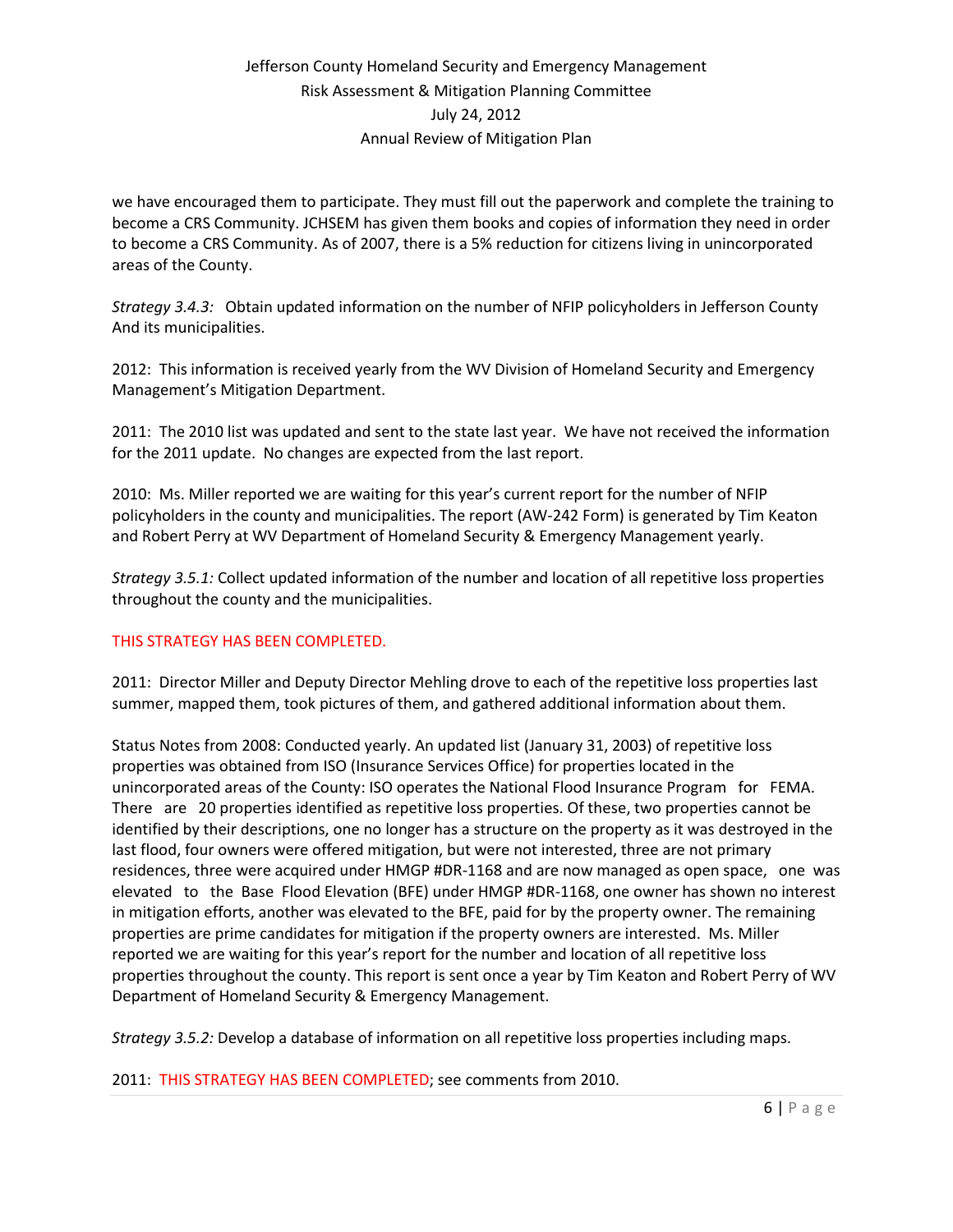2010: Ms. Miller reported the GIS Department has completed this task.

*Strategy 3.5.3:* Identify owners of repetitive loss properties who are interested in participating in future property acquisition and relocation projects.

2012: Director Miller reported that due to the recent storm, HMGP funds will become available statewide for mitigation projects. She indicated that projects would need to be done through the Engineering Department for the County. The process starts off with a public meeting to see who, if anyone is interested in having their properties mitigated. It is only willing buyer/willing seller. She advised Mason Carter to contact Tim Keaton at WVDHSEM if they are interested in doing a project.

2011: Director Miller reported that one additional property had been mitigated in the past year that was a part of an earlier project that had not been completed when it should have been. That property has now been returned to be natural condition and will be managed as open space. We have not been able to identify any full-time owners who wish to do a mitigation project. Most that are left are second homes or vacation homes.

2010: Ms. Miller reported there is no funding available to complete this strategy.

### **Objective 3.6 Update flood hazard mapping.**

*Strategy 3.6.1:* Work with FEMA and WVDHSEM on the Map Modernization Program to improve FIRMS.

2012: Director Miller informed the group that the Map Modernization Program has been replaced with the RISKMAP Program at FEMA. This should be considered as a strategy in the new 2013 Risk Assessment and Mitigation Plan.

2011: THIS STRATEGY HAS BEEN COMPLETED. Director Miller reported that the FEMA mapping had been completed. Some people who were not in the floodplain before are now; some, who were before, now are not.

2010: Ms. Miller reported at this time FEMA is working on the modernization project.

*Strategy 3.7.1:* Work with WV Division of Highways to identify areas of frequent roadways flooding and develop mitigation strategies.

2011: THIS STRATEGY HAS BEEN COMPLETED.

2010: Ms. Miller noted JCHSEM has identified all roads that are submerged in a flood.

Ms. Miller announced there is now a WV Floodplain Managers Association. Roger Goodwin is the Vice President of that organization and Ms. Miller is on the board. They are looking at issues that are pertinent to the state of WV with flooding.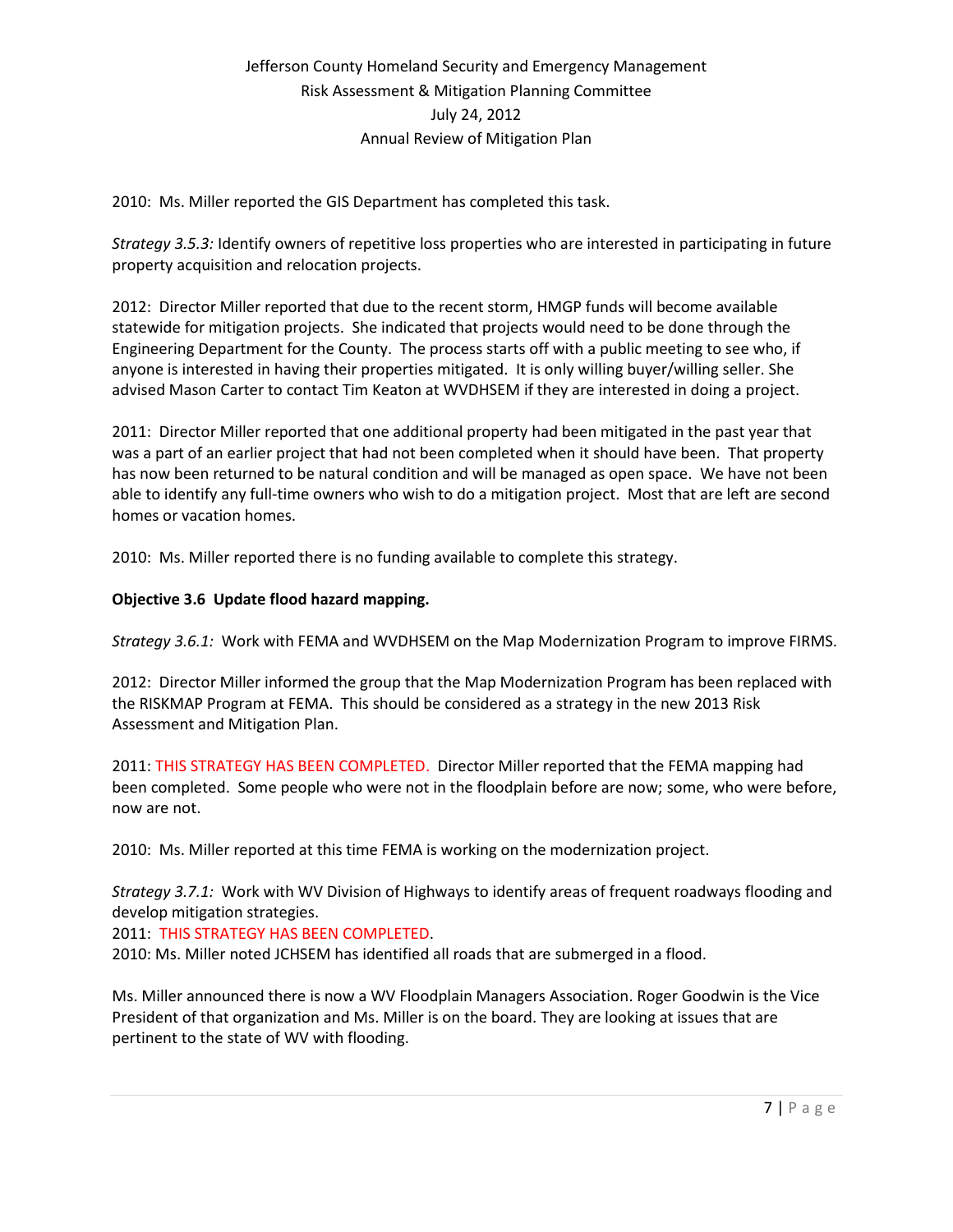#### **Goal 4: Lessen hail damage to property and agriculture assets in Jefferson County.**

#### **Objective 4.1: Provide local residents with advanced warning of impending hailstorms.**

*Strategy 4.1.1:* Coordinate efforts with the local media to post advance warnings of hailstorms.

Status Notes: We have coordinated with the National Weather Service on this issue.

2012: Strategy is ongoing. The National Weather Service has a new program called Weather Ready Nation that they are launching.

2011: Director Miller noted that this strategy is still on-going. The deputy director sends out weather updates to a large list.

2010: Ms. Miller noted this strategy is ongoing. Jennifer Maggio has worked with the media and posted information on our website, and Facebook.

*Strategy 4.1.2:* Encourage the use of NOAA weather radios among residents that continuously broadcast National Weather Service (NWS) forecasts and provide direct warnings to the public For natural, technological, and man-made hazards.

2011: Dr. Hoff reported that they have purchased NOAA Weather Radios for the Bus Garage and for the school that was built after the program where we distributed them a few years ago.

Status Notes: Jefferson County utilizes Storm Ready and has weather radios throughout the county. Ms. Miller reported all weather radios in JCHSEM have been replaced. Weather radios have also been placed in local schools. Jefferson County has been reaccredited as a StormReady Community.

*Strategy 4.2.1:* Encourage the use of laminated glass in window panes during all new construction. Status Notes: Ongoing, during new construction.

2012: Mr. Carter will look at the building code and use the information for the 2013 planning process.

2011: Mr. Carter reported that the Jefferson County building code does not encourage, or require it.

### **GOAL 5: Take measures to lessen the probability and severity of hazardous materials incidents in Jefferson County and the Cities of Charles Town and Ransom.**

**Objective 5.1 Conduct a Hazardous Materials Survey or Commodity Flow Study to better Understand the nature and extent of hazardous materials risks throughout the county.**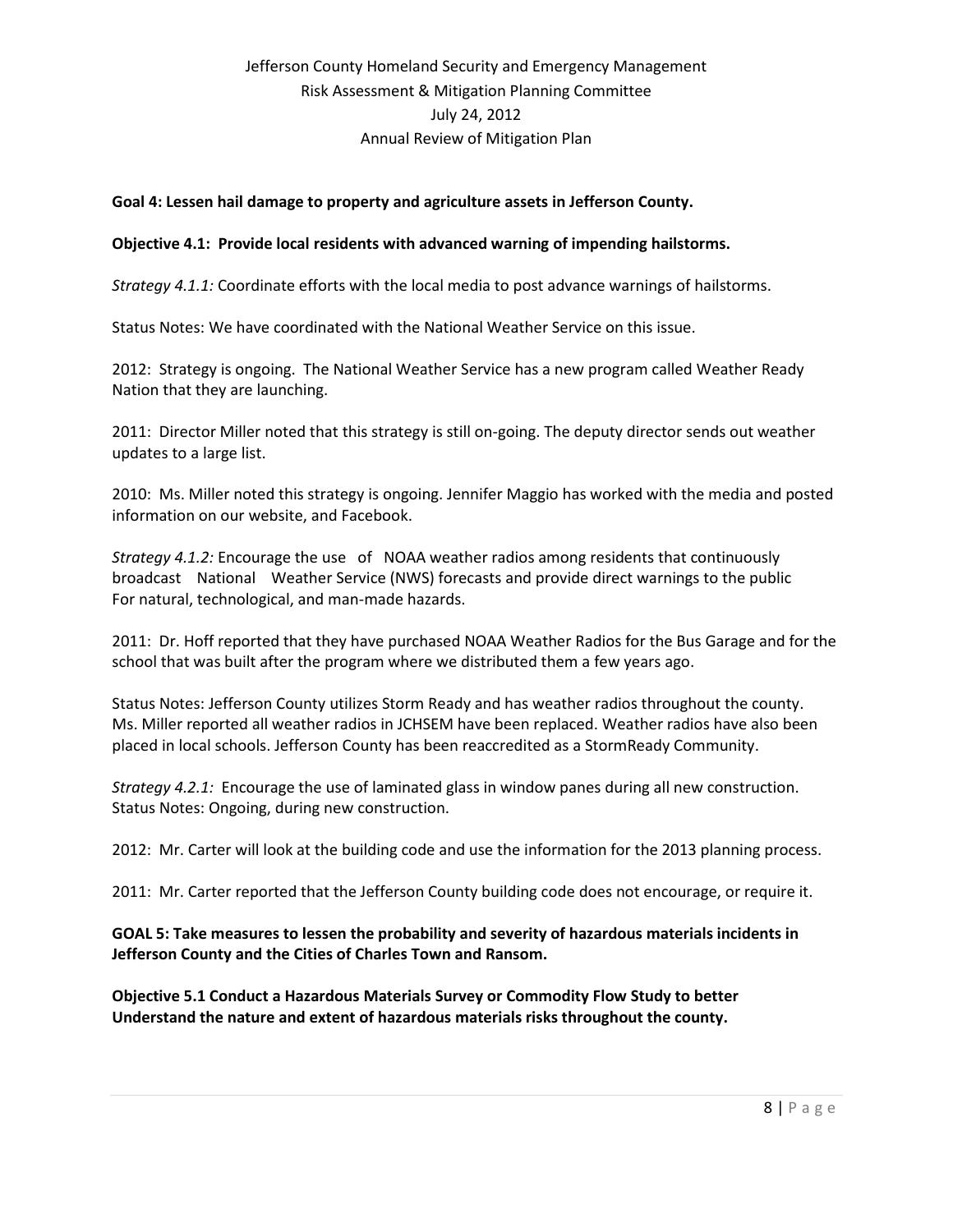*Strategy 5.1.1:* Apply for Hazardous Materials Emergency Preparedness (HMEP) grant from WVDHSEM to finance the development of a Commodity Flow Study to determine what hazardous materials are used, stored, and shipped through the county.

#### THIS STRATEGY HAS BEEN COMPLETED

2012: Director Miller reported that the Jefferson County LEPC did receive the grant and has completed a new 2012 Commodity Flow Study that has been shared with the Emergency Responder Community.

2011: Director Miller reported that the LEPC is applying for a grant to update the Jefferson County Commodity Flow Study during 2012.

2010: Ms. Miller reported the Commodity Flow Study was completed by the LEPC in 2007 and identified all hazardous materials that have been stored in or traveling through the county. Copies of the study were distributed to all Fire Companies at that time.

Status Notes: The Jefferson County LEPC conducted a countywide Commodity Flow Study in 2007 to identify all hazardous materials that are either stored or traveling through the county and its municipalities.

*Strategy 5.1.2:* Identify strategies to mitigate risks from the transportation and/or storage of hazardous materials in Jefferson County and the City of Ranson.

### 2011: THIS STRATEGY HAS BEEN COMPLETED

2010: Ms. Miller noted this study is also included in the Commodity Flow Study of Strategy 5.1.1. The LEPC was concerned with propane tanks and propane storage. JCHSEM currently has the 2008 & 2009 Propane Risk Assessments. The 2008 Propane Risk Assessment looked at larger propane tanks and the 2009 study looked at smaller propane tanks. There is now a better understanding of where propane tanks are located and what areas need to be evacuated if there was an emergency. A propane table top exercise followed in October 2009 with AmeriGas. Ms. Miller reviewed the exercise.

#### **Objective 5.2 Increase public safety and awareness with regards to hazardous materials incidents.**

*Strategy 5.2.1:* Increase education and awareness about shelter-in-place opportunities. Jefferson County LEPC to develop and deliver information to all county residents through community groups and/or Publications, information on how to shelter in place and when it is appropriate to do so.

2011: Need to find the Shelter In Place Brochure and give out at fair and CERT Classes.

2010 Ms. Miller noted JCHSEM hands out pertinent information at the Jefferson County Fair on how to shelter in place and when it is appropriate to do so. The Jefferson County Board of Education has developed a School Crisis Plan for man-made disaster events or acts of God.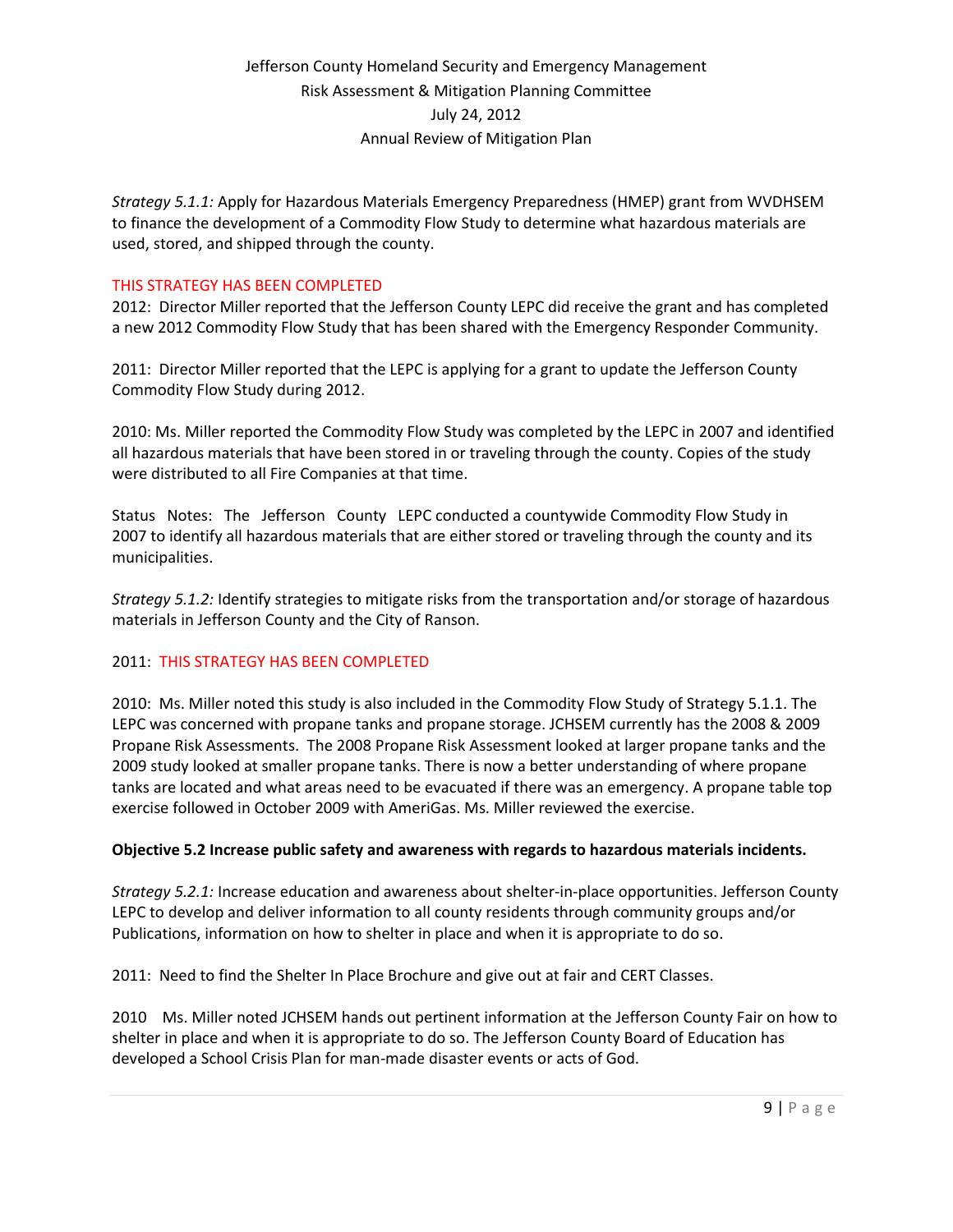Status Notes: The Jefferson County Board of Education has developed a School Crisis Plan for man-made or acts of God disaster events. Two new sections have been added to the Plan-Terrorism and Sheltering in Place. Additionally, they are training school personnel about sheltering in place and have ordered supplies to keep in the schools for such emergencies. An exercise for shelter in place is being held when the teachers and students get back to school in August. Exercises will be held in the fall of 2004 at the schools.

### **Objective 5.3 Ensure adequate training and resources for emergency organizations and personnel.**

*Strategy 5.3.1:* Teach Community Emergency Response Team (CERT) classes in Jefferson County.

2012: Terri Mehling, CERT Program Coordinator, reported that this is ongoing, with a class to be taught in the fall of 2012.

2011: Terri Mehling, CERT Program Coordinator, reported that approximately 200 people have started the training; about 175 have finished it; and about 50-60 of those are NIMS trained. One class has been taught this year, and another will start in the September/October timeframe. The curriculum has changed and a grant from Volunteer, WV! Will pay to have new instructor and participant guides printed for this year.

2010 Terri Mehling, CERT Program Coordinator reported that approximately 200 people have started the training and about 150 have finished.

#### **Goal 6: Protect Jefferson County's and Harpers Ferry's populations and critical assets from Landslides.**

#### **Objective 6.1 Enact ordinances to limit development in areas prone to landslide.**

*Strategy 6.1.1:* Develop ordinances requiring logging companies to clean and replant areas that they log. The ordinance should include the amount of replanting that is expected.

2012: Jennifer Brockman, Director of Planning and Zoning reported that there is a buffer requirement. Also there is an RFQ for stormwater management with the Chesapeake Bay requirements. 2011: Mr. Carter reported that this is covered in the Subdivision Ordinances.

2010: Mr. Cater noted there are no ordinances at this time. Mr. Carter noted there is an ordinance for mountain side logging being developed. Ms. Miller asked Mr. Carter to have Roger Goodwin to review this strategy.

### **Objective 6.2 Provide information to the public on best methods to protect mountainous properties from landslides.**

*Strategy 6.2.1:* Develop and distribute educational materials concerning erosion and sediment control and slope stabilization to assets located in landslide prone areas, including the proper installation of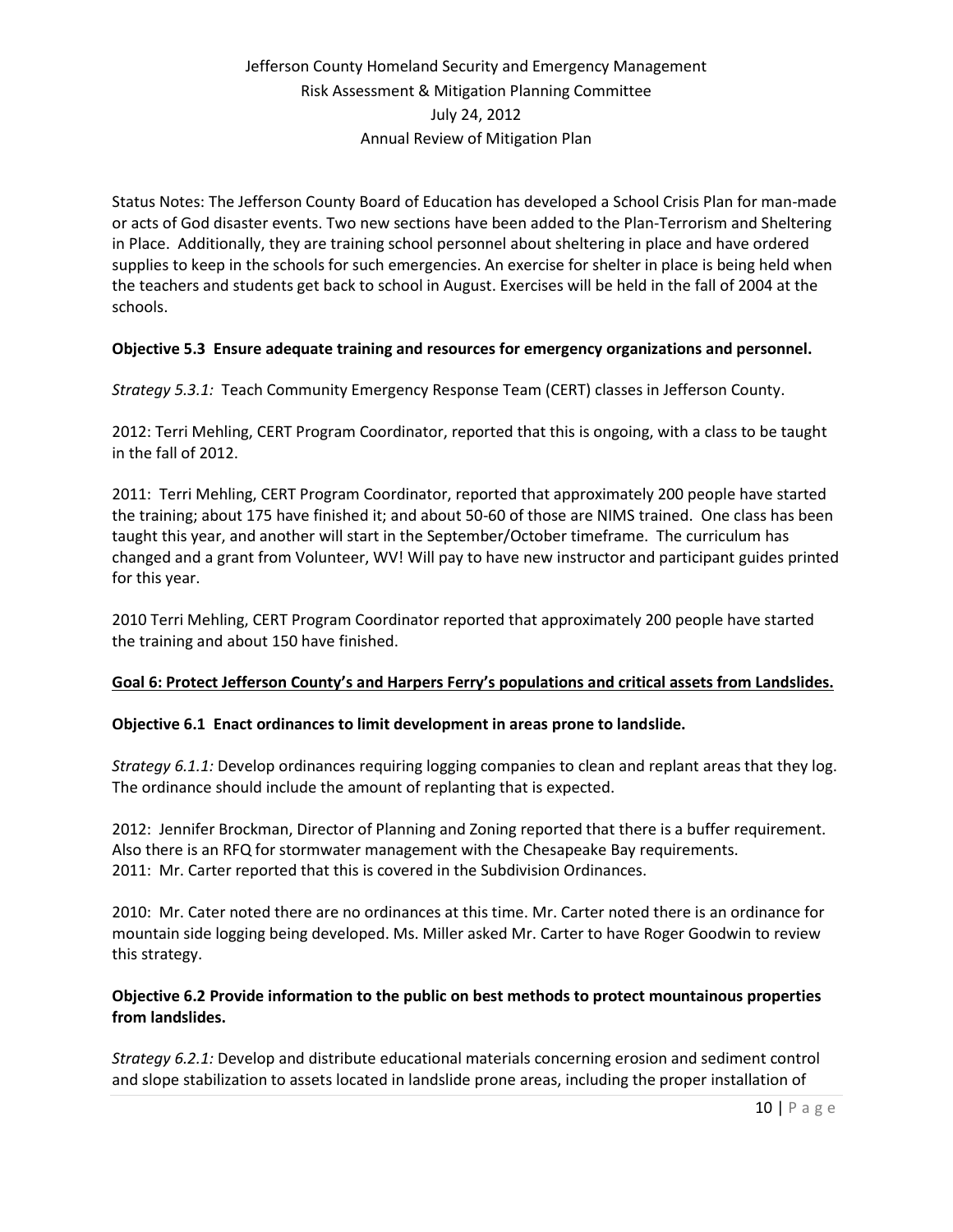erosion control blankets, turf reinforcement mats, silt fences, filter bags, channel dikes and dams and turbidity barriers.

2012: Ms. Brockman reported that the Blue Ridge Watershed Coalition was working on some of these issues. There is also an Elk Run Watershed group.

2011: Mr. Carter reported that this is also covered in the County's sub-division ordinance. 2010: Ms. Miller noted this is a new strategy. Ms. Miller asked Mr. Carter to have Roger Goodwin review this strategy.

### **Goal 7 Reduce the potential for damages as a result of Land Subsidence**

### **Objective 7.1 Protect critical infrastructure.**

*Strategy 7.1.1:* Conduct a detailed vulnerability analysis on the county's infrastructure to see what losses could be incurred during a land subsidence event (in pertinent areas).

2011: Mr. Carter reported that Seth, the new planner is very knowledgeable about this and he will check with him further.

2010: Ms. Miller reported this is a new strategy in the 2008 plan. Funding was never identified.

*Strategy 7.1.2:* Establish a long-term monitoring program to track the occurrence and distribution of subsidence. Even if groundwater withdrawals were reduced to the level of estimated annual recharge in the near future, primary and residual subsidence would continue for 5 to 10 years.

2012: The committee recommends that this strategy be taken out of the new plan, as no one can recall what this was about.

2011: ?? No one on the committee remembered what this was about??

2010: Ms. Miller noted this was taken over by the GIS Department. Mr. Carter will have to review.

#### **Goal 8 Reduce damages from severe thunderstorms in Jefferson County.**

#### **Objective 8.1 Increase public awareness that a severe thunderstorm is imminent.**

*Strategy 8.1.1*: Coordinate with the National Weather Service (NWS) to warn residents of impending severe thunderstorm conditions.

2012: Ms. Miller reported that the National Weather Service has a new program called Weather Ready Nation that will cover some of this.

2011: Ms. Palmer said the Red Cross has information sheets. She will work with the Chamber of Commerce to try to get information to the Chamber newsletter.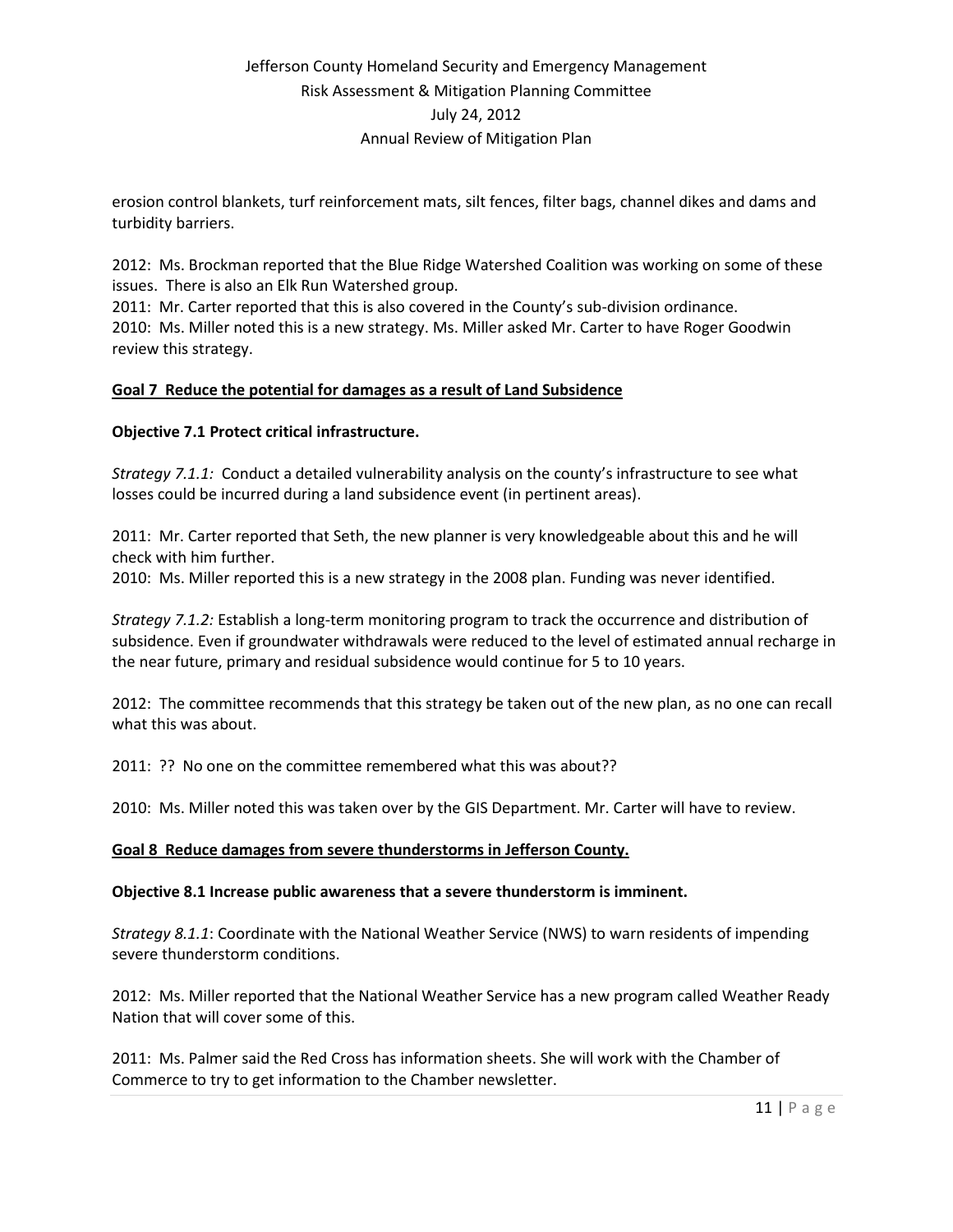2010: Ms. Miller noted this strategy is on going for each risk.

*Strategy 8.1.2:* Encourage the use of NOAA Weather Radios among residents that continuously broadcast NWS forecasts and provide direct warnings to the public.

Ms. Miller reported earlier on NOAA weather radios.

*Strategy 8.1.3:* Continue to conduct National Weather Service Storm Spotter classes.

2012: A Flood Storm Spotter Class was held in March, 2012 at Independent Fire Company in Ranson.

2011: A Winter Storm spotter class was held at the Shepherdstown Fire Company in November, 2010 and a Basic Storm spotter class was held in March, 2011. JCHSEM continues to sponsor storm spotter classes as often as the National Weather Service can provide them in our county with their limited number of instructors.

2010: Ms. Miller noted the NWS will only allow us one storms spotter class a year. Our next SkyWarn Winter Storm class will be in November 2010. The class schedule and information will be posted on our website.

*Strategy 8.1.4:* Ensure that surge protection, such as surge protectors and grounding, has been Installed on all critical electronic equipment owned by county government.

2012: The Committee recommended that this strategy needs to be revisited and possibly add Charlotte to the committee for 2013.

2011: THIS STRATEGY HAS BEEN COMPLETED

2010: Ms. Miller reported this strategy has been completed and will need reviewed.

#### **Objective 8.2 Decrease the probability of utility failures as a direct result of severe thunderstorms.**

*Strategy 8.2.1:* Coordinate with the power company to periodically trim trees near power lines to prevent limb breakage and power failures.

2011: THIS STRATEGY HAS BEEN COMPLETED and will continue to be on-going.

2010: Ms. Miller reported the power company reports they are making all efforts to clear right-a-ways.

#### **Goal 9: Reduce damage from severe wind and tornadoes in Jefferson County**

#### **Objective 9.1 Increase public awareness that severe wind and tornadoes are imminent.**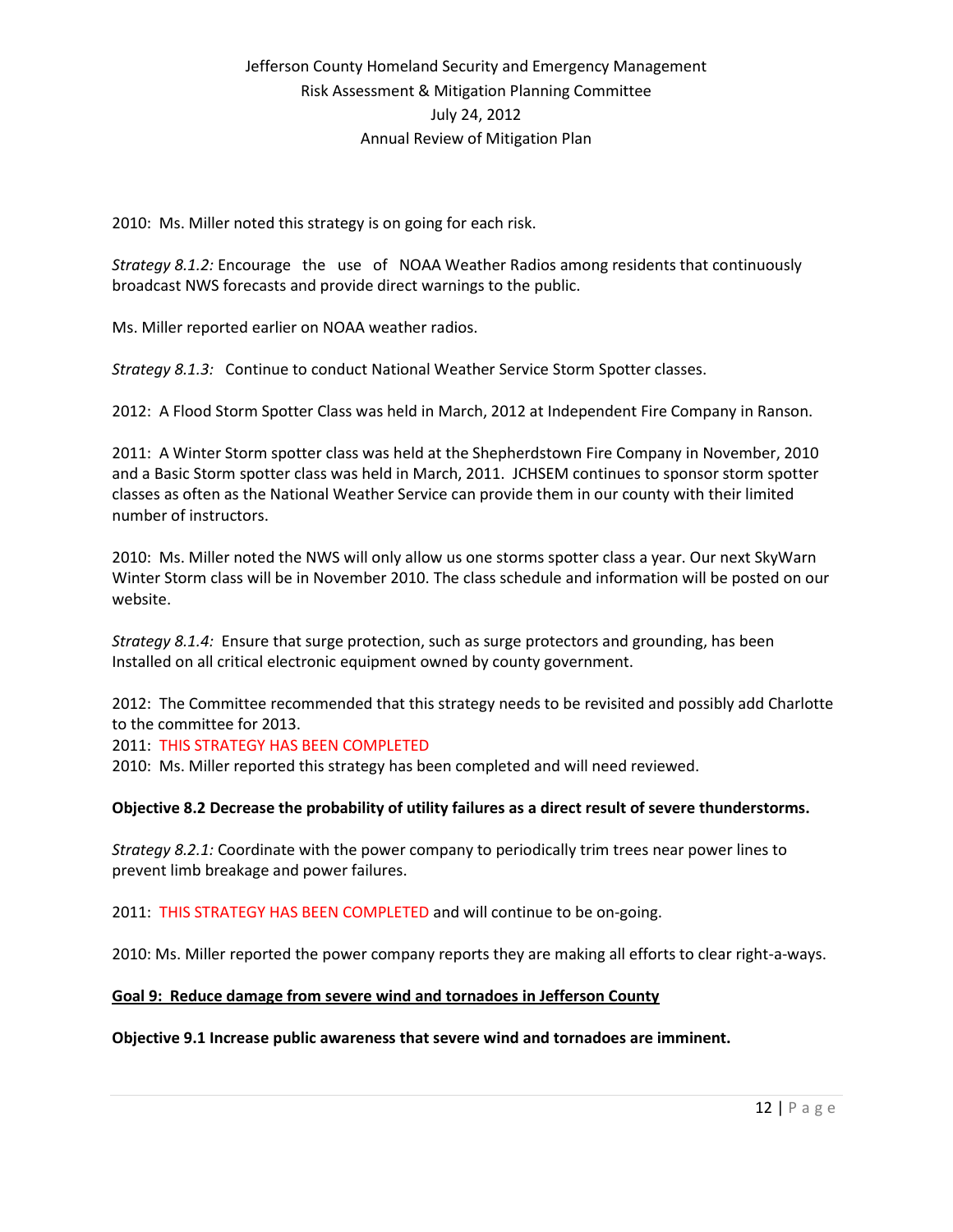*Strategy 9.1.1:* Coordinate with the National Weather Service (NWS) to warn residents of impending severe winds and possible tornado conditions.

2011: THIS STRATEGY HAS BEEN COMPLETED-Dr. Hoff reported that the schools are now required to do tornado drills in the fall.

2010: Ms. Miller noted this strategy is complete and will be ongoing.

*Strategy 9.2.1:* Reduce the risk of mobile home damage by suggesting the use of tie-downs with ground anchors appropriate for the soil type.

2011: Mr. Carter reported that current building codes require tie downs for mobile homes.

2010: Ms. Miller noted this is a new strategy. Mr. Carter reported the building codes require them to suggest the use of tie-downs with ground anchors appropriate for the soil type. Ms. Miller asked Mr. Carter to highlight the code and send it to her.

### **Objective 9.3 Evaluate existing shelters to determine adequacy for current and future populations.**

*Strategy 9.3.1:* Ensure that all shelters have adequate emergency power resources.

2012: This strategy has not yet been completed. Recommend to add to the 2013 Risk Assessment and Mitigation Plan.

2011: Ms. Palmer reported that MOUs are with the schools, health department, and emergency management. The Red Cross will be using churches as shelters as much as possible. Go book was updated in 2010 officially. It is now a living document. Red Cross needs to complete Prime Power Surveys for the Red Cross shelter facilities. Dr. Hoff reported that Prime Power Surveys are completed on the schools. Every school is now Points of Distribution for all three agencies.

2010: Ms. Miller will check with Red Cross for shelter surveys.

Status Notes from 2008: Eastern Panhandle Chapter of the American Red Cross updated their "Disaster Services "GO" Book-volumes 1 and 2 in June of

2007. This book's purpose is to provide a guide for the delivery of the disaster services of the Red Cross, including sheltering. Jefferson County schools are the primary shelter sites for ARC. Site Surveys were conducted to observe the dining facilities, bathroom facilities, and kitchens in each identified shelter. The Jefferson County Senior Center, Oakland United Methodist Church, Covenant Baptist Church, and Asbury United Methodist Church have been surveyed and have signed shelter agreements with the ARC. Emergency Power continues to be a shortfall. A large generator has been installed in Jefferson High School as well as in the new Washington High School. The Red Cross has worked with the Jefferson County Board of Education to establish and update agreements for feeding and other assistance in case of a situation such as Pandemic Flu in three additional schools. The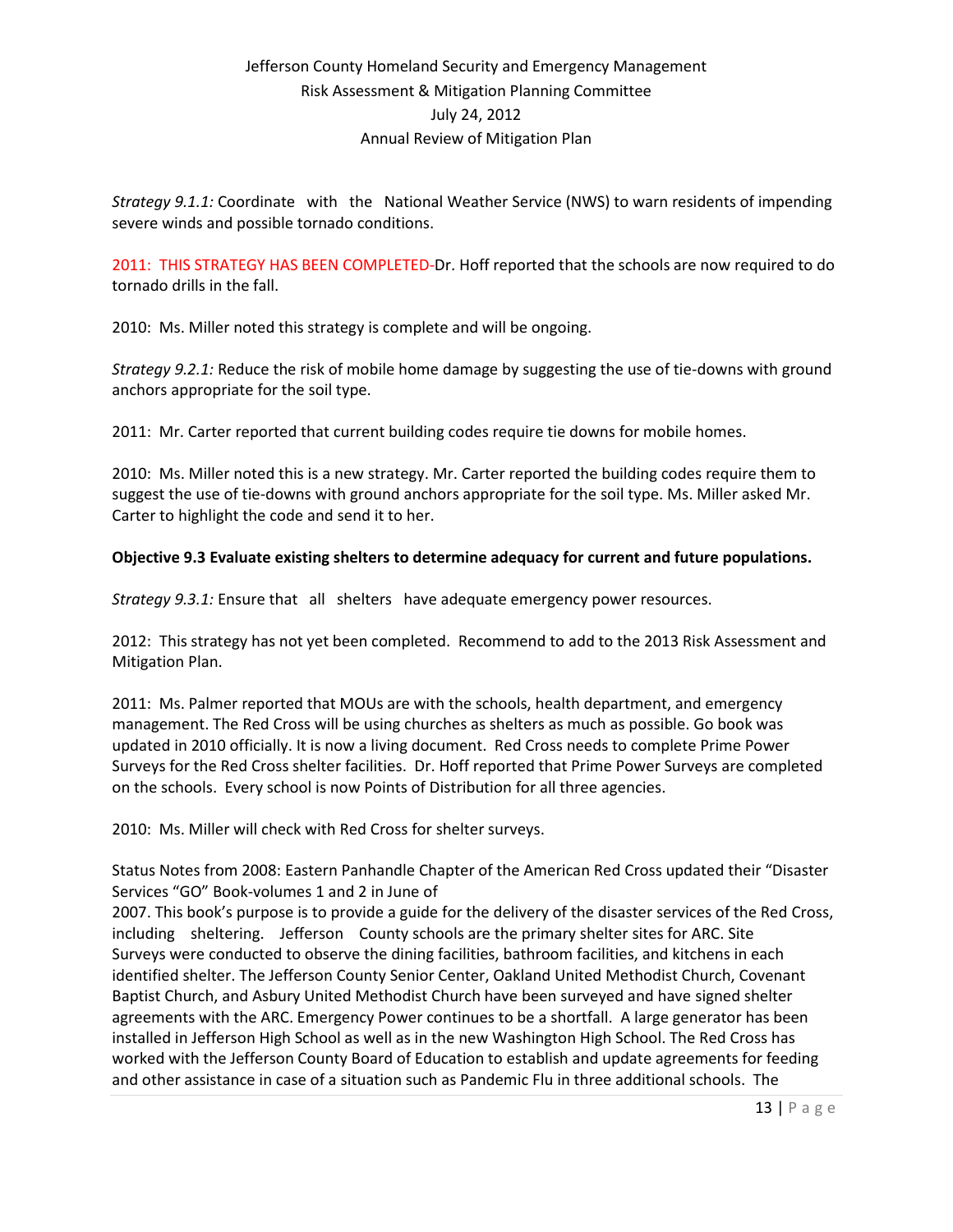Jefferson County Health Department has a Point of Dispensing (POD) site located at T.A. Lowery Elementary and Wildwood Middle Schools.

*Strategy 9.3.2:* Establish a protocol for the sharing of annual shelter survey information between the Local Red Cross Chapter and the JCHSEM.

2011: THIS STRATEGY HAS BEEN COMPLETED and is on-going. Ms. Palmer indicated that next year they will all be re-done again.

### 2010: THIS STRATEGY HAS BEEN COMPLETED and is on-going.

Status Notes from 2008: Ongoing and annually, the Eastern Panhandle Chapter of the American Red Cross maintains information on the site of each approved shelter. They also have information on how many people can be housed or fed at the site and availability of back-up power resources/available there. They are prepared to meet with the JCOHSEM on an annual basis if requested.

### **Goal 10 Reduce the effects of severe winter storms in Jefferson County and the Town of Bolivar.**

### **Objective 10.1 Minimize future damage from severe winter storms throughout Jefferson County by increasing response capabilities.**

*Strategy 10.1.1.:* Coordinate with local private contractors to develop mutual aid agreements for Emergency snow removal, also develop a Debris Management Plan that can be implemented following a disaster occurrence.

2012: Director Miller reported that during/after each event, new resources are added to the County's resource book.

2011: Director Miller reported that during the December 2010 snowstorm, the EOC was able to gather a good list of private local contractors that were willing to move snow. No official MOUs are in place. Two people from Jefferson County have attended Debris Management Training, but so far, no plan exists at either the county or the state level. The laws on Debris Management are very complicated.

2010: Ms. Miller noted this is a new strategy. JCHSEM is waiting for the state to finish their Debris Management Plan before beginning ours.

#### **Objective 10.2 educate the general public on proper procedures to take to prepare for a winter storm.**

*Strategy 10.2.1:* Develop brochures that describe the proper procedures to take to safeguard against and prepare for winter storms.

2012: Director Mehling confirmed that this information is given out at fairs, festivals and events.

2011: Information is given out at all fairs and festivals.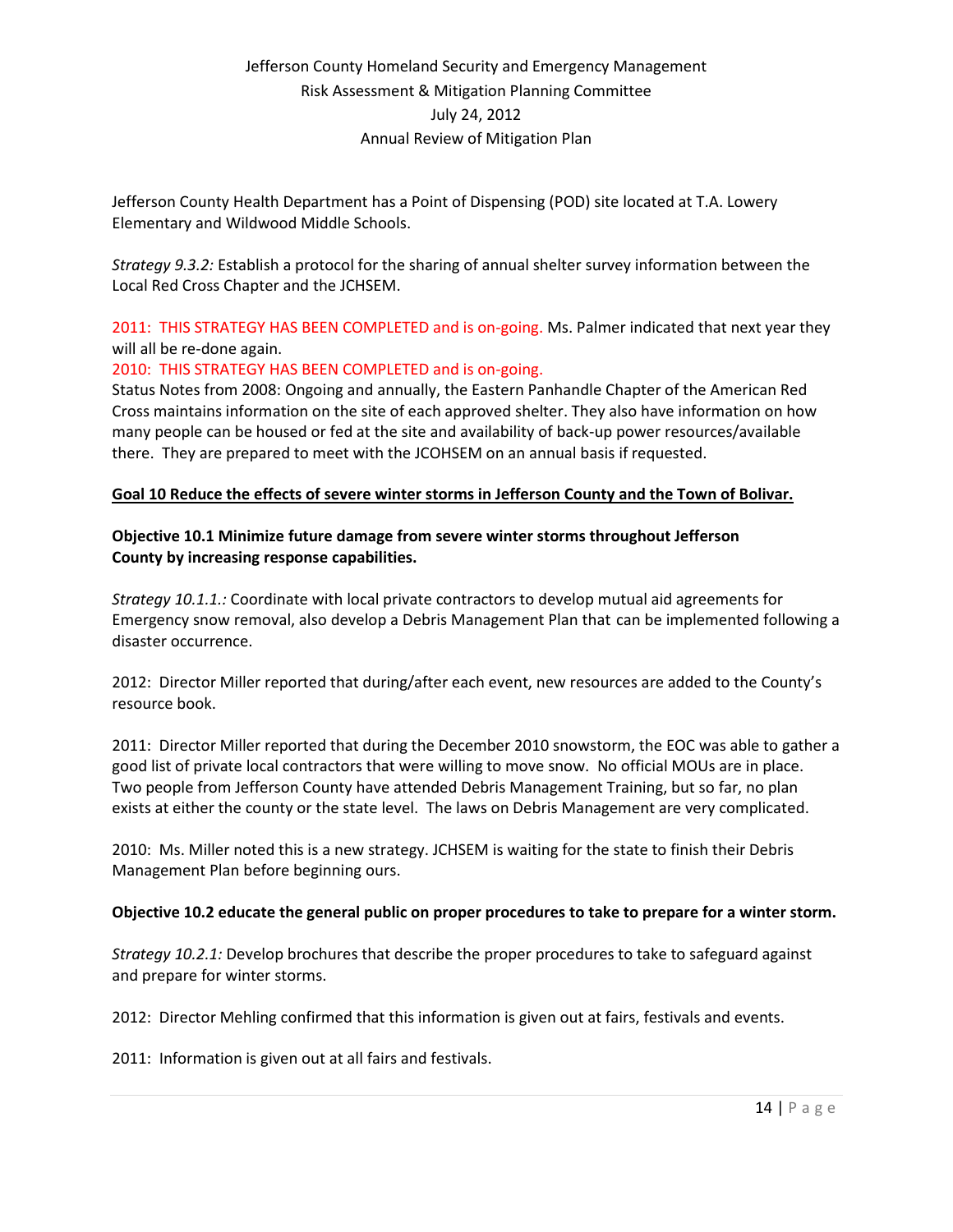2010: Ms. Miller reported that she; Neal Nilsen and Dave Skeen recently taught 2 Business Continuity Planning Classes in February, 2010. There will be more classes coming up in September, 2010.

### **Goal 11 Protect the general public in Jefferson County from potential biological, chemical, or Weapons of Mass Destruction (WMD) terrorist events.**

### **Objective 11.1 Increase countywide preparedness for terrorist attacks.**

*Strategy 11.1.1:* Develop and/or enhance terrorist incident response annexes in the county Emergency Operations Plan (EOP).

2011: THIS STRATEGY HAS BEEN COMPLETED.

2010: Ms. Miller noted this strategy is Complete.

*Strategy 11.1.2:* Increase the knowledge of the general public concerning preparedness through the preparation of informational brochures, town meetings, training seminars, etc.

2012: THIS STRAGEGY HAS BEEN COMPLETED and is on-going.

2011: Use the fair, festivals, National Preparedness Month in September.

2010: Ms. Miller noted this is a new strategy. JCHSEM is holding a Family Disaster Preparedness Night scheduled for September 1, 2010.

*Strategy 11.1.3: Coordinate with local media to alert the public as to the current threat status.* 2012: This strategy had to do with the old Color Codes used by US Homeland Security. They do not use these any longer. The committee recommends that this strategy go away in the 2013 Risk Assessment and Mitigation Plan.

2011: Director reported that the Color Codes have gone away.

2010: Ms. Miller noted this status is ongoing.

### **Objective 11.2 Enact response programs to cope with terrorist attacks should they occur.**

*Strategy 11.2.1:* Establish trauma centers to offer medical attention and counseling to affected Populations in the event of a terrorist event.

2011: THIS STRATEGY HAS BEEN COMPLETED-Mr. Jefferies reported that they do have a level 4 trauma center. They stabilize them and send them on. They can keep 25 people daily; in case of emergency, they can take more. A surge plan was developed by the JMH. Ms. Hite reported coordination with East Ridge and the establishment of a crisis team. Dr. Hoff indicated that there are also school crisis teams that can be made available. Mr. Sherwood discussed a Psychological First Aid Class that the Red Cross held. Mr. Schweitzer indicated that the Fire Companies also have crisis team's specific for first responders.

2010: Mr. Jefferies reported Jefferson Memorial Hospital has a level 4 trauma center. The State of WV has evaluated the new additions to the hospital with high scores. The new additions include: 20 beds,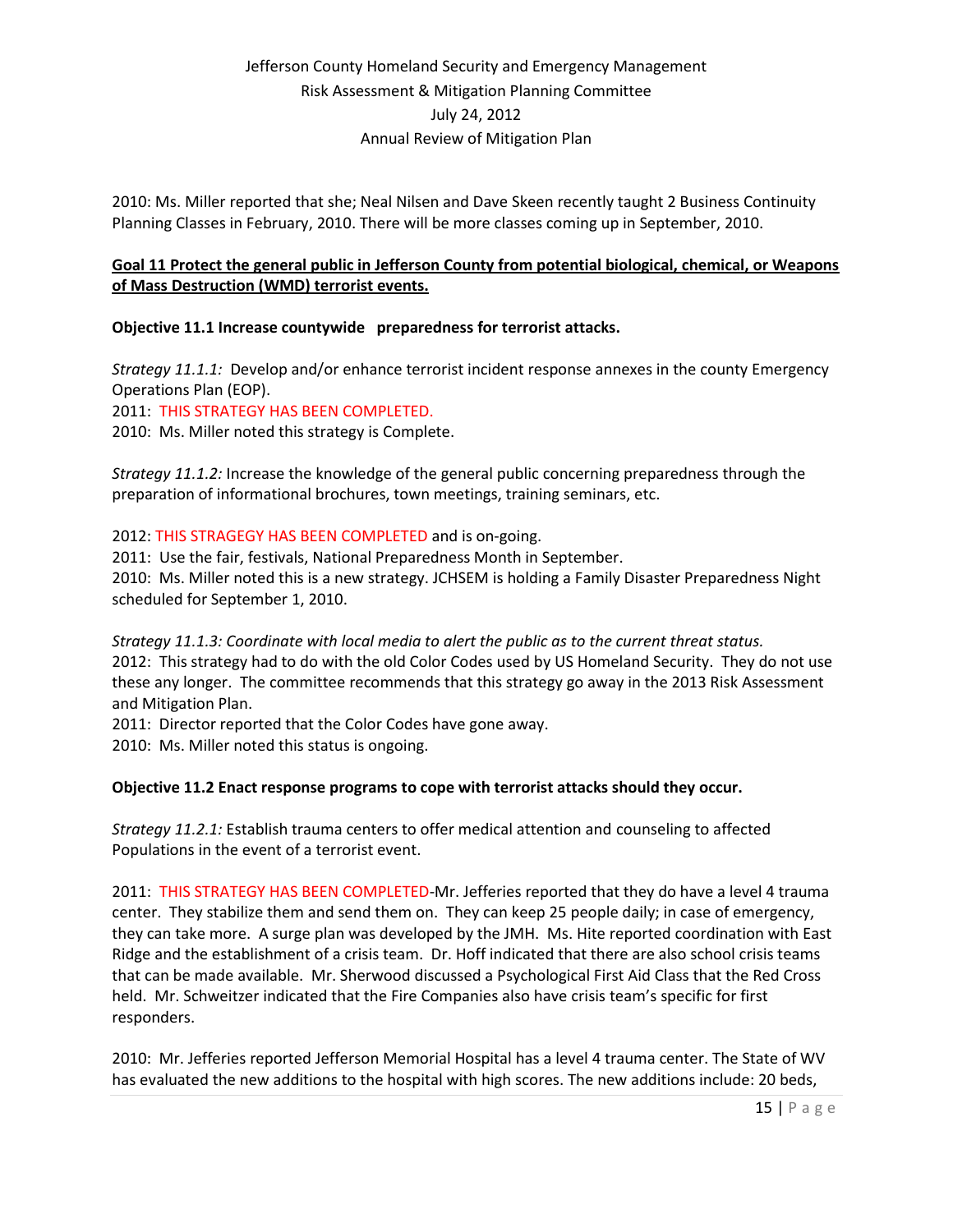fast track minor care area with 4 beds, decon area, 2-500 gallon tanks to pick up disposed water, a wait area for paramedics, lounge for nurses, psychiatric room with damage proof glass, 2 trauma rooms, larger waiting area and a pediatric room.

*Strategy 11.2.2:* Continue education and training efforts of first responders and emergency personnel.

2011: THIS STRATEGY IS ON-GOING through RESA and other agencies. 2010: Ms. Miller noted this strategy is ongoing. RESA has given many of trainings.

*Strategy 11.2.3:* Consider providing heightened security at public gatherings, special events, Hazardous materials facilities and critical community facilities and industries.

2011: Law Enforcement was not represented at the meeting. Dr. Hoff expressed concerns over thousands of people at football games where they only have 2 officers. The schools have to pay for security at the events. They've never thought about it from a terrorism standpoint. Director Miller discussed the National Guard Critical Information on schools in the state. The information then becomes PCII information and is protected.

2010: Ms. Miller noted this is a new strategy. This pertains to mostly law enforcement. Jefferson County Sheriff's Department will be heavily involved in the  $167<sup>th</sup>$  Air Show.

*Strategy 11.2.4:* Make arrangements or other wise establish mass morgue facilities to be used following potential mass casualty events.

2012: Sandy Hite, Threat Preparedness Coordinator reported that the group mentioned below did attend a Mass Fatalities Training in August, 2011 at Pipestem State Park, and a Health Department Mass Fatalities Committee has come out of that group. They are planning a Mass Fatalities Conference in October, 2013 in Jefferson County for the state and the National Capitol Region, which is in the planning phase currently. Additionally, the Jefferson County Department of Health just approved funding for a County Mass Fatalities Plan that J.H. Consulting has been hired to do.

2011: Director Miller reported that several members of the community will be attending Mass Fatalities Training at Pipe stem that is being offered by WVDHSEM. Jeff Jefferies reported on a "shrink wrapped" product for mass casualties. Ms. Hite reported that a new mobile morgue was purchased by ESA that is at Eagles-Spencer-Norton Funeral Home that holds 3 bodies. Additionally a mobile morgue will be held at the Sheriff's Department. Unknown how many bodies that will hold.

2010: Ms. Miller asked Mr. Jefferies from Jefferson Memorial Hospital if there will be additional morgue space. Mr. Jefferies is currently looking into MOU's for additional space.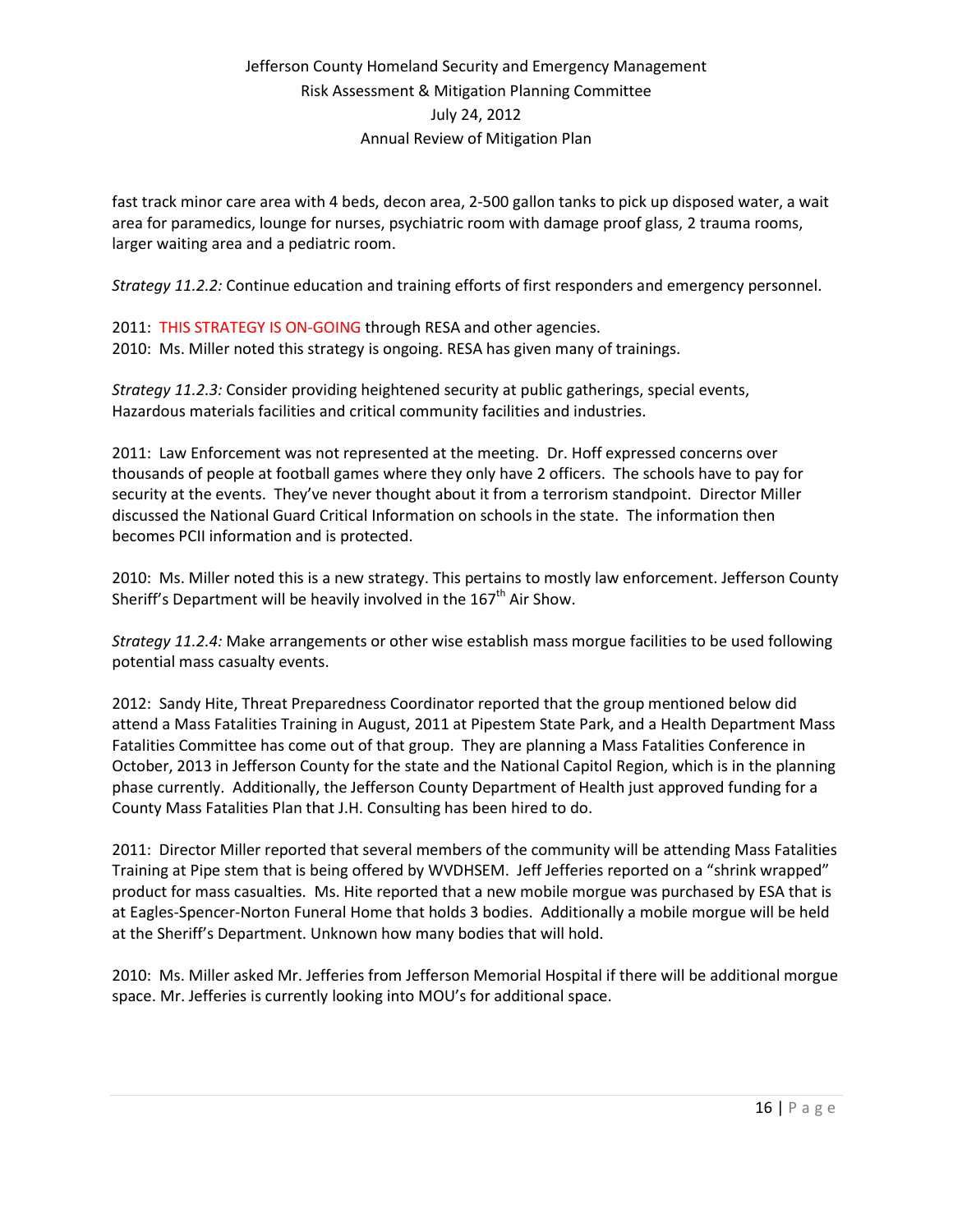### **Goal 12 Protect Jefferson County's population and forests from wildfires.**

#### **Objective 12.1 educate the public on how to avoid starting wildfires.**

*Strategy 12.1.1:* Create displays for children's programs that teach safety. Examples of information to be used would be similar to that on the FEMA for kids CD and/or the Sparky Fire Safety Program. Ms. Miller noted this is an ongoing strategy.

#### THIS STRATEGY HAS BEEN COMPLETED.

2011: JCHSEM and local Fire Companies do Fire Safety Month in local schools. Additionally, the fire departments have a talking fire hydrant; another has a remote control car that squirts the kids, coloring books, etc.

Status Notes from 2008: The JCHSEM booth at the 2003-2007 Jefferson County Fairs has included information on Fire Safety (NFPA Sparky the Fire Dog Coloring and Activity Books). Disaster Preparedness Coloring Books, Robbie and Julia-The Disaster Twins, and Herman, PIC Storybooks, Exty and Hydro Activity Books, and Coloring Books from the Home Safety Council.

*Strategy 12.1.2*: Encourage residents in rural areas to inspect and clean their chimneys at least once a year.

2011: Mr. Schwitzer reported that they do mostly reactive, rather than having a program to tell people to do it, he was not aware of it.

2010: Encourage residents in rural areas to inspect and clean their chimneys at least once a year. Ms. Miller asked Randy Whittington if the fire department encourages residents in the area to inspect and clean their chimneys at least once a year. Mr. Whittington noted when there is an incident a chimney does catch on fire, they will remind the home owner chimneys should be cleaned once a year.

*Strategy 12.1.3:* Encourage residents and businesses to maintain their property in or near Forested areas (including short grass; thinned trees and removal of low hanging branches, cleaning of dead or dry leaves, needles, twigs, etc.), and to create a buffer zone (defensible space) between structures and adjacent forests.

2011: Mr. Carter reported that there is a property safety council. There is a property safety ordinance that has been adopted by the Jefferson County Commission. It was adopted on January 7, 1999 and Amended on May 20, 2010.

2010: Mr. Carter noted the Jefferson County Commission had not to adopt a property safety ordinance.

### **Goal 13 Reduce or eliminate the negative effects of various other hazards in Jefferson County, and improve upon the protection of the citizens of Jefferson County from all natural and man-made hazards.**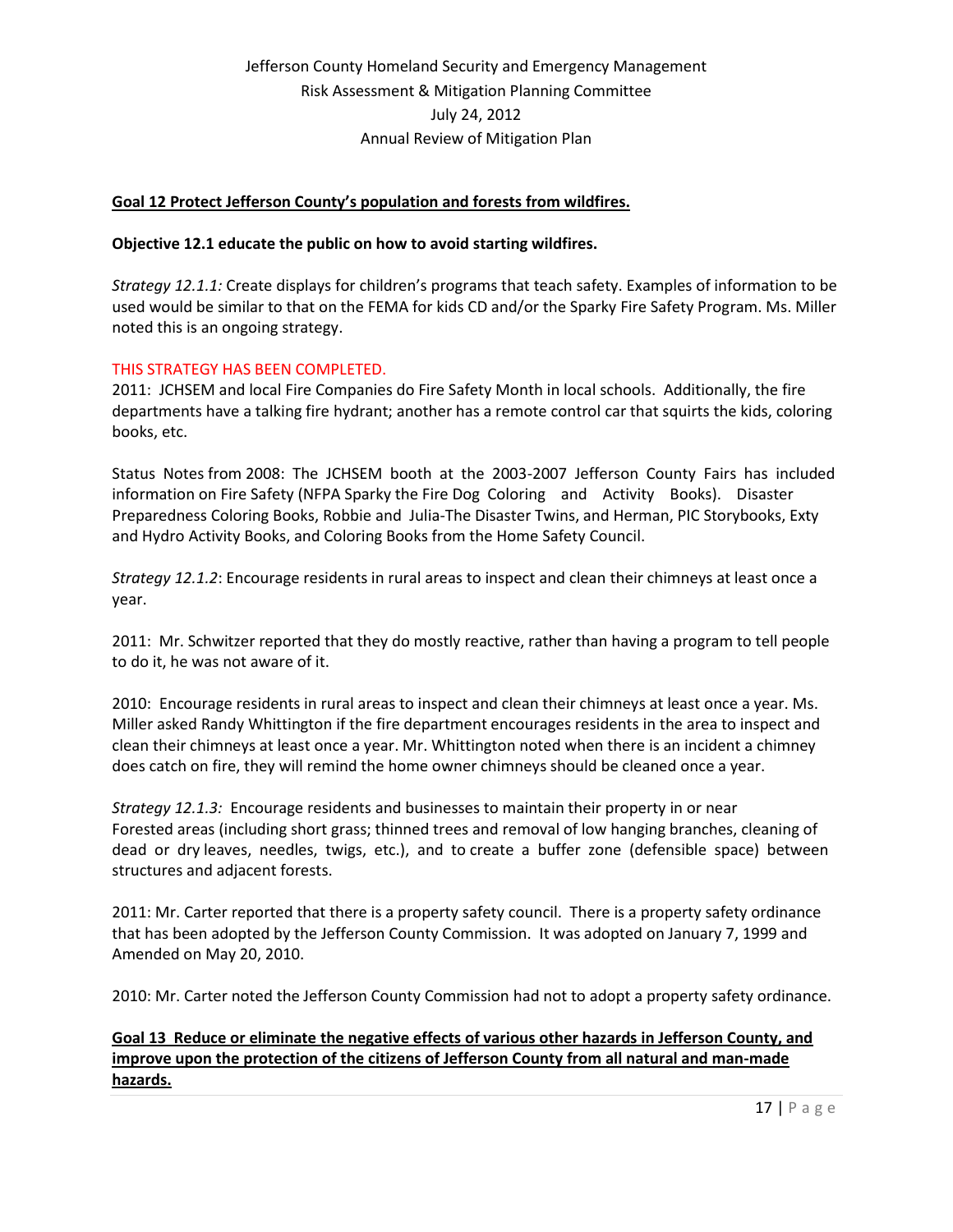### **Objective 13.1 Develop and distribute public awareness materials about natural hazard risks, preparedness, and mitigation.**

*Strategy 13.1.1:* Create displays for use at public events (health fair, public awareness day, and county fair). This display would include pictures and information, such as that contained in FEMA's Retrofitting for Homeowners Guide, Elevating Your Flood Prone Home, Elevating Residential Structures, and information on the NFIP.

2011: Director Miller reported that in addition to the information booth at the fairs and festivals, they have also started doing lunch n learn sessions and other activities during national preparedness month. She reported that JCHSEM won the "United We Stand" award from FEMA Region III last year for their efforts.

2010: Ms. Miller noted this strategy is complete.

Status Notes from 2008: The JCHSEM's display at the Jefferson County Fair includes mitigation information. The display highlights the Jefferson County Risk Assessment and Mitigation Plan, flood homeowner's and business mitigation information, information about elevating homes, retrofitting information, and National Flood Insurance Information. Flooding handouts include: Are You Protected from the Next Flood? Coping a Flood- Before, During and After, Answers to Questions about the NFIP, Avoiding Flood Damage: A checklist for homeowners, Top 10 Facts about Flood Insurance, What you need to know about Federal Disaster Assistance and National Flood Insurance, Myths and Facts about the NFIP, How the NFIP works, NFIP Insurance Agent's Lowest Floor Guide, NFIP Increased Cost of Compliance Coverage, things you should know about flood insurance, An Ounce of Prevention is Worth a Pound of Cure, Floods, The Awesome power, Tropical Cyclones and Inland Flooding, Homeowners Guide to Retrofitting. The JCHSEM has a 10'X10' display and two tabletop display boards that are used for events. Flood Mitigation materials are available any time that the display is up, as well as from the Homeland Security Office.

An Animal in Disaster Display was developed and used at the Jefferson County Fair. It includes information about domestic pets, agricultural animals and horses. In addition to the display board, brochures were available, including: The American Red Cross/The Humane Society of the United States, "Pets and Disasters-GET PREPARED"; The Humane Society of the United States, "Disaster Preparedness for Pets"; The Humane Society of the United States, "Disaster Preparedness for Horses"; The Humane Society of the United States, "Disaster Preparedness for Livestock"; The National Humane Education Society's, "Disaster and Your Pets"; The Veterinary Medical Association's, "Saving the Whole Family" and the Jefferson County Animals in Disaster Plan. The new table top display was used at the Jefferson County Fair and at Furry Fun Fest at Briggs Animal Adoption Center in 2004.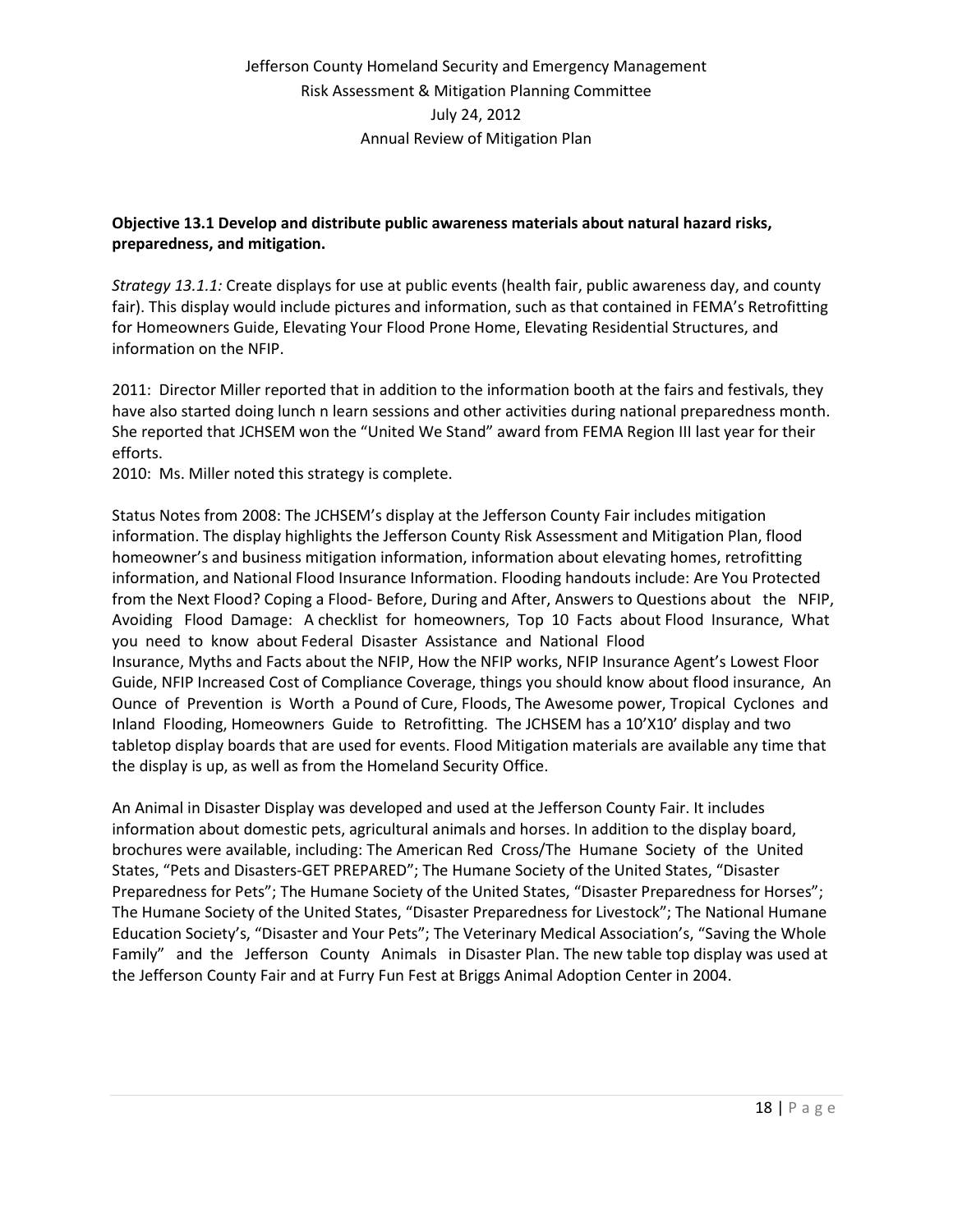*Strategy 13.1.2:* Create materials that are targeted towards tourist populations. Work with the Jefferson County Convention and Visitors Bureau, the US Park Service and others to alert tourists to potential natural hazard areas and what to do if a natural or man-made hazard occurs during their visit to Jefferson County.

2012: Deputy Director Mehling reported that a new director of the CVB will be on board soon.

2011: Deputy Director Mehling reported that she and David Colbert went to the CVB and presented information.

2010: Ms. Miller reported this strategy is not yet started. Ms. Miller noted if anyone has any suggestions to please let her know.

*Strategy 13.1.3:* Send news releases to local newspapers, radio and TV stations about pre-Disaster information. Our media strategies are designed to reach all areas of Jefferson County Ms. Miller noted this strategy is ongoing.

2011: In addition to all of the usual media outlets, we do have a website and a FACEBOOK page.

*Strategy 13.1.4: Create a public speaking series to include topics such as types of natural disaster and risk, how to develop a family disaster plan, how to develop a family disaster supply kit, how to develop a business continuity plan, simple type of mitigation projects for homeowners, etc. These speaking engagements will be offered to civic groups such as Rotary and Kiwanis Clubs, the Chamber of Commerce, Church and interfaith groups.*

2012: Deputy Director Mehling spoke to the Shepherdstown Women's Club and PIO Jennifer Maggio spoke to the Jefferson County Council on Aging.

2011: Ms. Miller spoke to the Democratic Women's Committee about CERT and our office. 2010: Ms. Miller reported Ms. Mehling has given a recent presentation to the American Heritage Girls on disaster preparedness.

*Strategy 13.1.5:* Ensure that the Red Cross citizen's disaster course is held on a frequent basis.

2011: Ms. Palmer reported that the Masters of Disaster Course isn't done any more. All of the Red Cross Classes will be available on-line. By the end of this year, you will be able to do the testing at home. They still do the Basic Aid Training (BAT) in  $4<sup>th</sup>$  grade in all schools in Jefferson County. Additionally, Babysitter Boot Camp is being offered by Red Cross.

2010: Ms. Miller noted Red Cross is unavailable to update today.

*Strategy 13.1.6:* Update the county website to provide hazard related information that is easily accessible. The County Commission website has information about disaster preparedness and related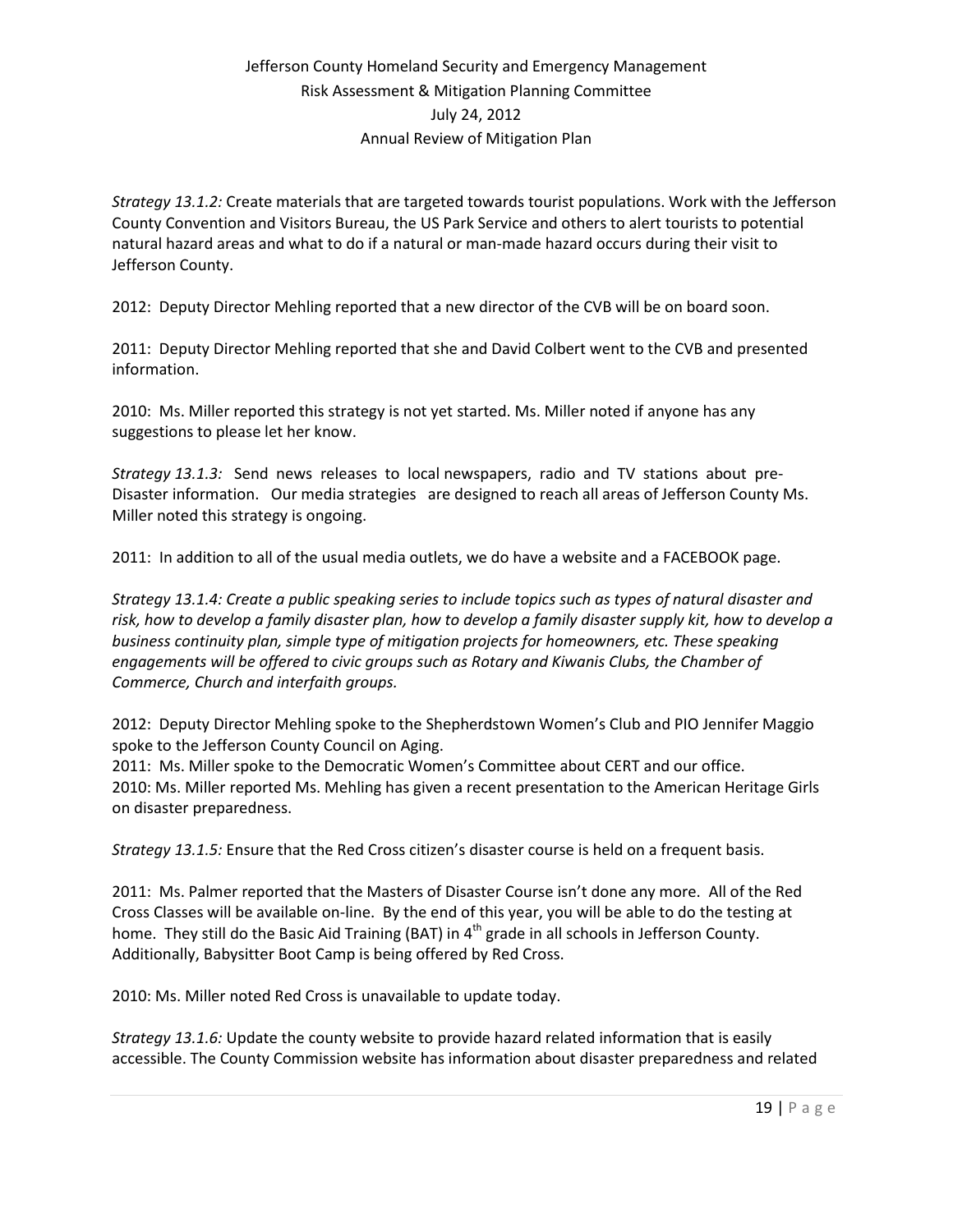activities. The plan is to expand and update the website as needed and as appropriate in a timely manner to benefit all County residents.

#### 2011: THIS STRATEGY HAS BEEN COMPLETED.

2010: Ms. Miller noted this strategy is complete. The website is ongoing so if there are any suggestions please let her know.

*Strategy 13.1.7:* Continue to work with the Jefferson County school system to promote hazard mitigation education and awareness and discuss ways to better integrate mitigation into the curriculum.

2011: Dr. Hoff reported that this is on-going.

2010: Ms. Miller reported this strategy is ongoing through the Fire Prevention Month program in October. JCHSEM hands out a wide variety of fire safety materials from the National Fire Protection Association.

*Strategy 13.1.8:* Continue to work with non- governmental organizations (youth services, Professional, religious) to promote mitigation education and awareness.

2012: Director Miller reported that Jefferson County was just named as a Pilot Community of the Resilient Neighbors Network.

2011: Director Miller reported that this year we are concentrating on the new Whole of Community; Whole of National initiative that DHS/FEMA is promoting. It is about building partnerships with private businesses, faith-based and other non-governmental organizations. FEMA Director, MaryAnn Tierney will be in our community on July 27 to give a presentation about this at a Quarterly Partnership Meeting.

2010: Ms. Miller noted this strategy is ongoing. JCHSEM have held workshops for church groups, youth groups, boy scouts and girl scouts.

*Strategy 13.1.9: Establish all-hazard resource centers to be located in the main office of the county And cities. The centers will act as a repository for information on local hazard identification, Preparedness and mitigation strategies for use by citizens, realtors, and lenders.*

2012: Director Miller reported that this needs to begin again and should be a strategy in the 2013 Risk Assessment and Mitigation Plan.

2011: Ms. Miller reported we used to do this and we need to reinstate it.

2010: Ms. Miller noted this strategy will have to be revisited.

### **Objective 13.2 Provide protections for domestic pets, livestock and wildlife during and following disasters in Jefferson County.**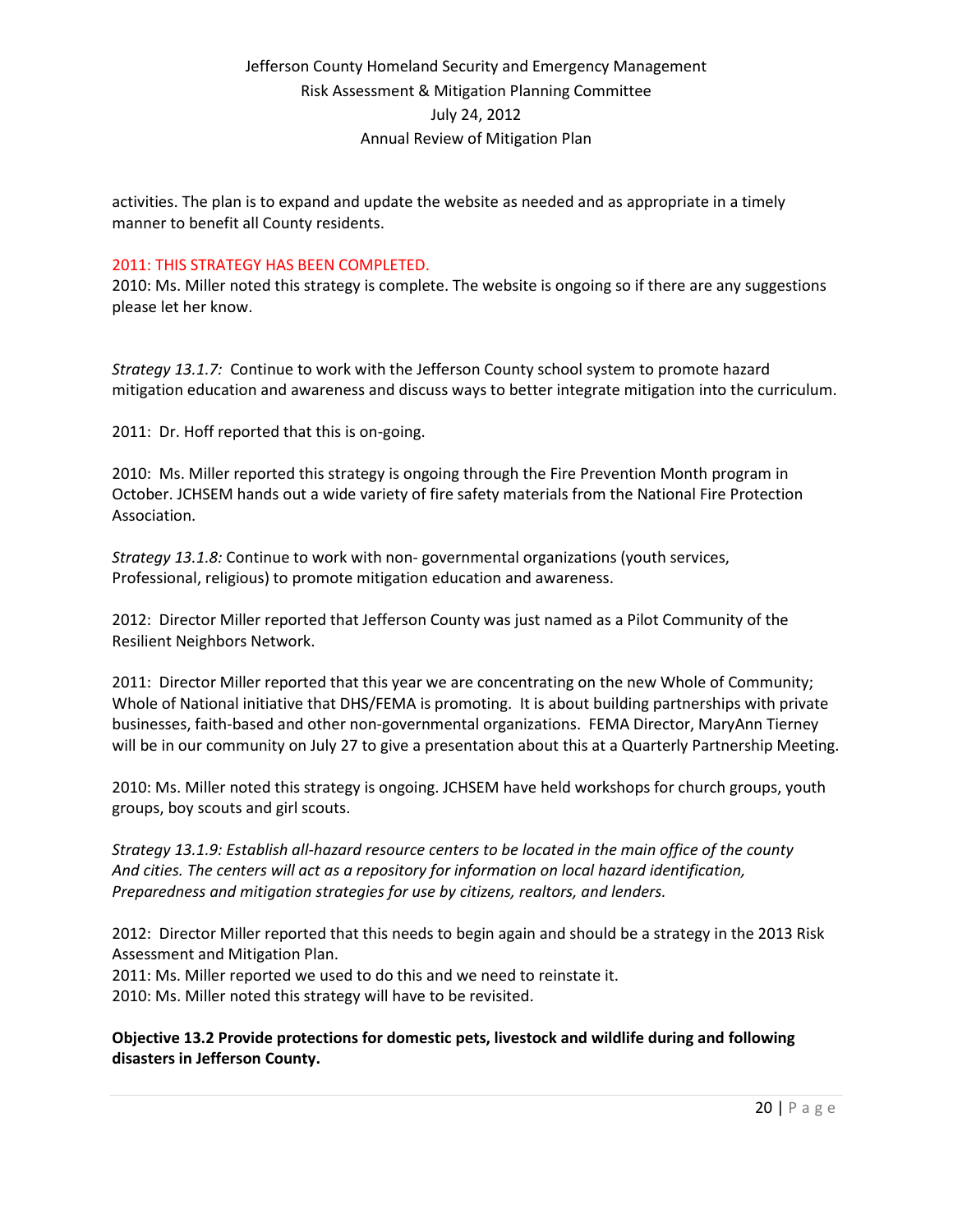*Strategy 13.2.1: Develop adequate emergency shelter and evacuation plans for animals (domestic Pets, livestock, and wildlife). Establish a committee representative of all areas of the county that will Include vets, pet store owners, the Humane Society, animal shelters, the WVU Extension Service and other interested parties to work on animal -specific evacuation and sheltering needs.*

*2012: Director Miller reported that the County just purchased an Animals in Disaster Trailer with supplies that is for the Region as a Rapid Response Trailer for pets. However, a funding source has not yet been identified for training volunteers. Funding is still being sought.*

*2011: Director Miller reported that there is a regional Eastern Panhandle Animals in Disaster Plan. The EPOCC group is working on it. Ms. Palmer offered the services of a Red Cross State Disasters, Kathy Lealer. The plan should be finished by the end of the year. 2010:* Ms. Miller noted this strategy is complete.

*Strategy 13.3.1: Meet with groups of potential volunteers to attempt to increase the number of trained responders. Groups will include all county fire departments, doctors, nurses and EMS personnel who may become first responders in a bio-terrorism event.*

*2011: Mr. Schweitzer reported that they have developed a DVD to use at events to try to recruit new members.* 

*2010:* Ms. Miller reported JCHSEM has encouraged volunteers to take training from the Red Cross, MRC, etc. CERT classes are being given by JCHSEM to local residents.

### **Objective 13.4 Provide training for local first responders.**

*Strategy 13.4.1:* Conduct annual tabletop disaster exercises with local law enforcement, emergency Managers, city and county officials, and other disaster response agencies.

2011: Director Miller reported that during the past year, they have been involved in a few exercises with federal agencies; the Operation Troubled Waters Tabletop Exercise and Functional Exercise; Operation Improvise Functional Exercise; and an EOC Functional Exercise.

2010: Ms. Miller listed recent exercises JCHSEM has been involved with: VIPER exercise with Virginia, Regional Operation Improvise, Volunteer Mobilization Center and the Propane Table Top Exercise, and The Emergency Operations Center Exercise.

*Strategy 13.4.2:* Provide information about local, regional, state, and federal training opportunities to fire departments, EMS, ambulance services, and other emergency responders.

2012: Director Miller reported that most of the emergency responders use RESA. Additionally, the JCHSEM training calendar is also available to all responders.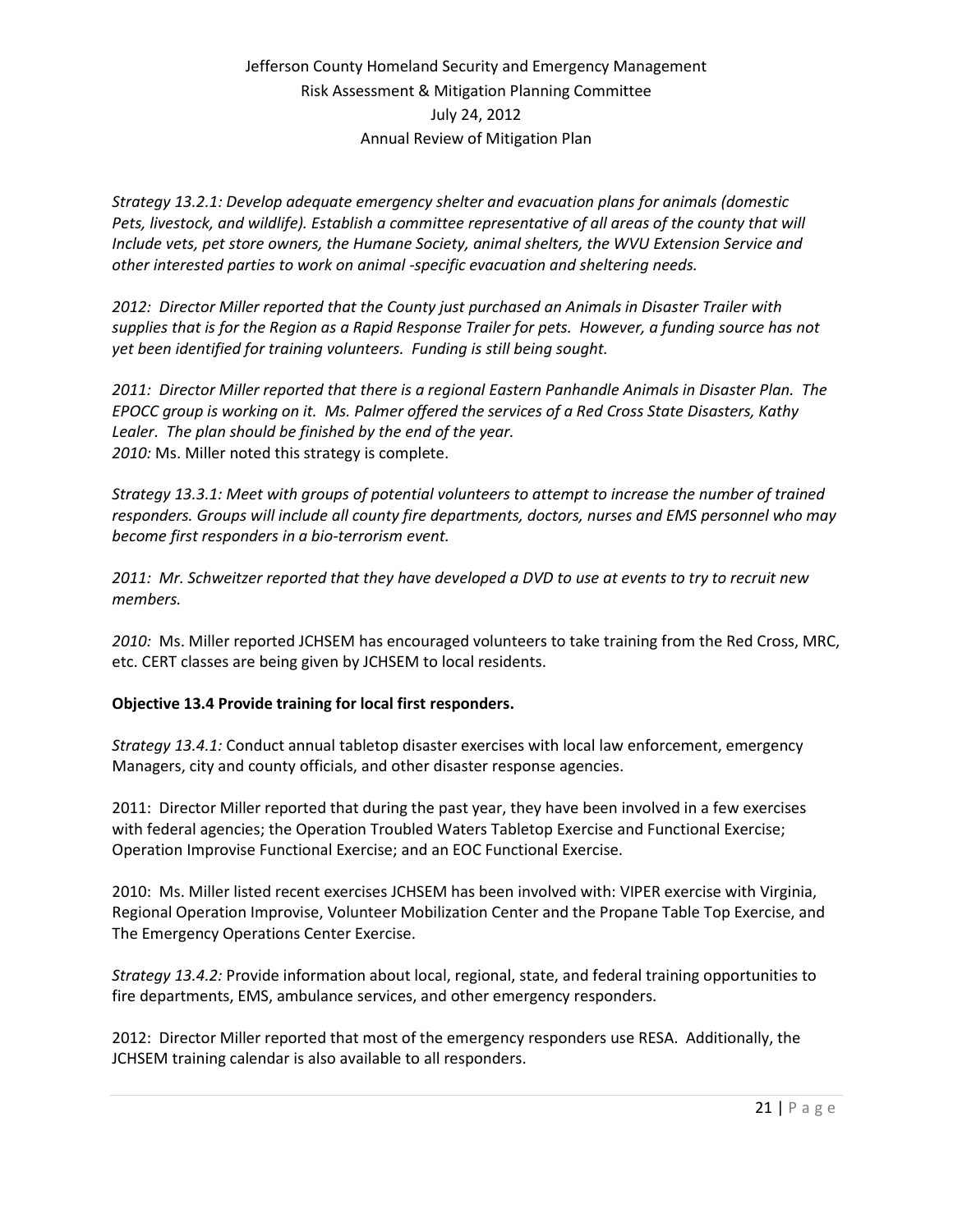2011: Ms. Miller reported a list of all known training was developed and is listed in the JCHSEM Public Awareness, Education and Training Strategies as well as the county website.

### **Objective 13.5 Direct new development away from high hazard areas.**

*Strategy 13.5.1:* Review existing regulations to ensure adequacy in reducing the amount of future development in identified hazard areas.

2012: This can be found in the sub division requirements. 2011: Mr. Carter reported that no building is allowed in the flood hazard area. 2010: Ms. Miller reported the GIS department is responsible for this strategy. Mr. Carter reported ordnances are being reviewed and revised.

*Strategy 13.5.2:* Review all comprehensive plans to ensure that designated growth areas are not in hazard areas.

2012: Ms. Brockman reported that a new Comprehensive Plan will get underway in the fall of 2012 and will take about 2 years to complete. Director Miller pointed out that the two documents need to mesh. Ms. Brockman agreed.

2011: Mr. Carter reported that the County's Comprehensive Plan was adopted in 2004 and has not been amended since that time.

2010: Ms. Miller noted the Planning department is unavailable to update at this meeting.

*Strategy 13.5.3:* Review all capital improvement plans to ensure that infrastructure improvements are not directed towards hazardous areas.

2011: Mr. Carter will check on this for updates.

2010: Ms. Miller reported ordinances are being reviewed and revised.

### **Objective 13.6 Improve emergency preparedness in Jefferson County and its incorporated Municipalities.**

*Strategy 13.6.1: Review the existing Jefferson County Emergency Operations Plan (EOP) and update where necessary based on the recommendations of the Jefferson County Hazard Mitigation Plan.*

*2012: New annexes are reviewed and updated each year.*

*2011: One annex is reviewed, updated, or developed each quarter. This year we are developing a Drought Annex, updating the Engineering Annex, Training and Exercise Annex, a new Transportation Annex, reviewing the Damage Assessment Annex and will integrate a new Regional Animals Annex.*

*2010:* Ms. Miller noted the EOP has been updated every year since 2007. This year the Mass Care Annex, Law Enforcement Annex, COOP Planning, Flood Warning Plan and Medical Annex will be updated.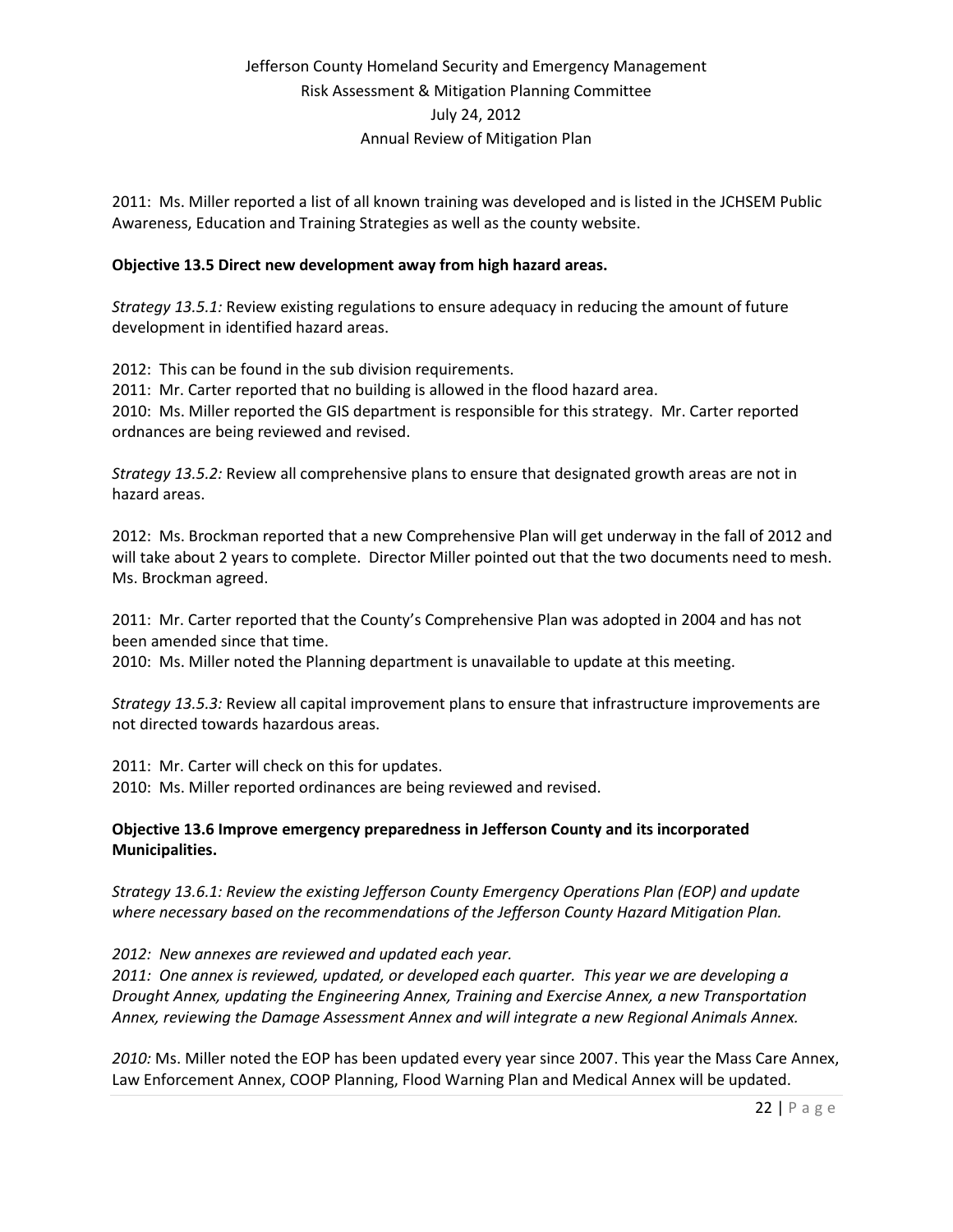### **Objective 13.7 Improve coordination and communication among disaster response organizations, local, and county governments.**

*Strategy 13.7.1:* Expand the mission and membership of the Jefferson County Local Emergency Planning Committee (LEPC) to act as a countywide disaster task force.

2011: Director Miller reported that the LEPC sent out letters to all of the Tier II Filers inviting them to join the Jefferson County LEPC. At the last meeting, a representative of Thompson Gas attended a meeting for the first time.

2010: Ms. Miller reported the LEPC meets on a quarterly basis. Ms. Miller noted the LEPC is currently working on making sure Tier II reports are being filled out correctly.

### **Objective 13.8 Update equipment at the E 911 Communications Center**

*Strategy 13.8.1:* Develop a plan to implement the Needs Assessment recommendations developed by the Public Safety System Consultant.

2012: The 9-1-1 Center now needs CAD, Mobile Data, and the ability to do Public Alerts. 2011: THIS STRATEGY HAS BEEN COMPLETED.

2010: Ms. Miller reported this strategy is no longer a goal.

#### **Objective 13.9 Develop public/private partnerships toward the protection of private properties.**

*Strategy 13.9.1:* Continue to support initiatives established under the Jefferson County Project Impact.

2012: Director Miller noted that Jefferson County was just named as one of the pilot communities for the Resilient Neighbors Network, which works well with the concept of Project Impact and the Whole Community efforts.

2011, 2010: Ms. Miller noted this strategy is ongoing.

*Strategy 13.9.2:* Evaluate the feasibility of the continuation of a funded Project Impact Coordinator position in Jefferson County.

2012: The committee suggested this be deleted from the next Risk Assessment and Mitigation Plan. 2011: THIS STRATEGY HAS BEEN COMPLETED.

2010: Ms. Miller noted this strategy is complete.

### **Objective 13.10 Improve coordination of mitigation efforts between the National Park Service and the Town of Harpers Ferry.**

*Strategy 13.10.1: Establish a formal process for the Town of Harpers Ferry and the Park Service to coordinate disaster related efforts, which will include defining boundaries and establishing*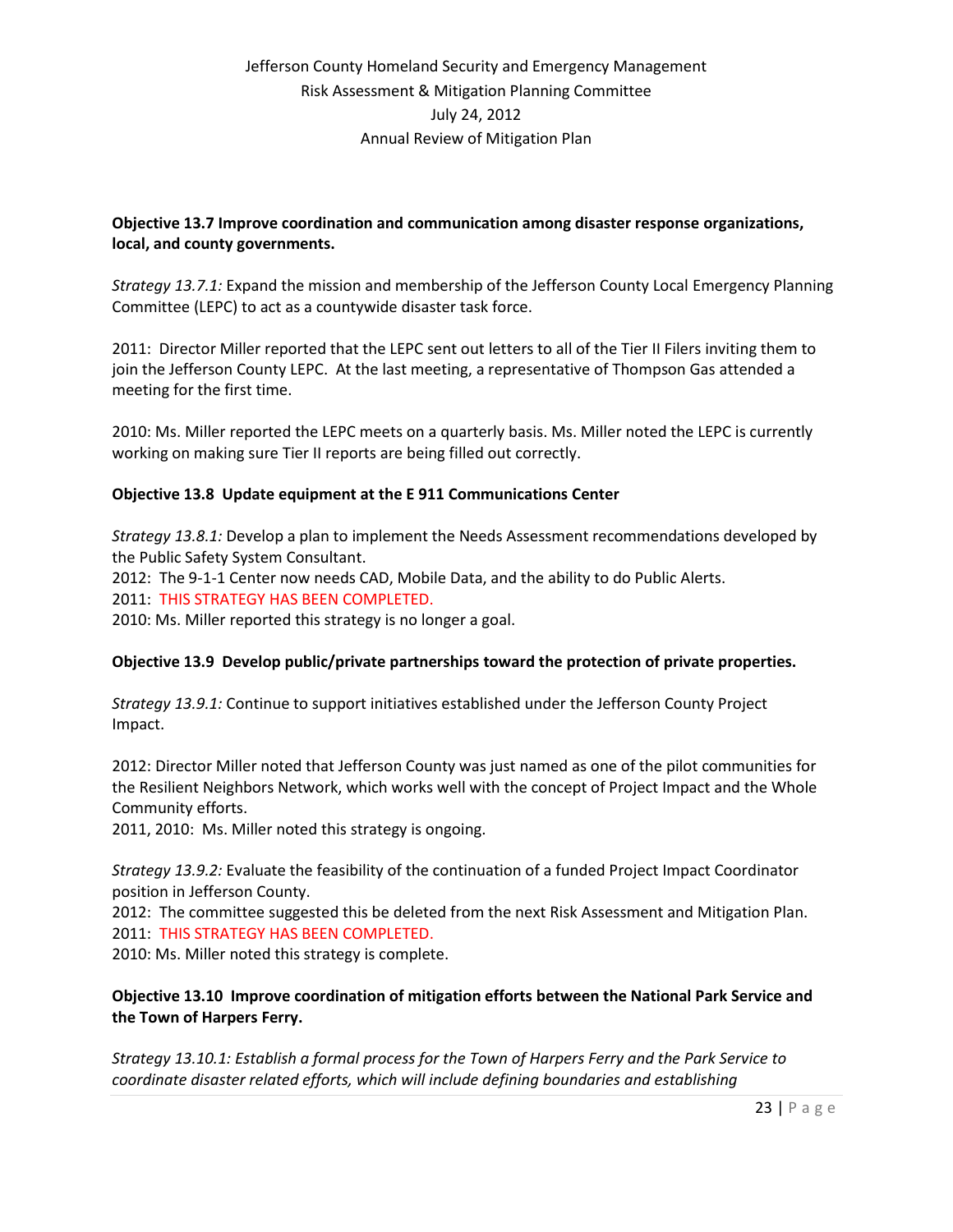#### *responsibilities.*

*2012: The Town and the National Park Service worked well during the 2012 June Storm to get the Harpers Ferry Water Plant back up and operational after the storm.*

*2011: Director Miller said she has received no information from either organization on this, however a new mayor was elected to Harpers Ferry and the Park Superintendent has changed since this plan was written.*

2010: Ms. Miller reported this strategy has not yet been addressed.

*Strategy 13.10.2:* Conduct training exercises that include representatives from the Town of Harpers Ferry and the Park Service to facilitate increased coordination.

2012: Director Miller has invited both to participate in the Jennings Randolph Lake Dam Exercises for 2012.

2011: Mrs. Miller reported that both entities participated in Operation Troubled Waters Exercise. 2010: Ms. Miller noted CSX Railroad held training and exercises in the early part of 2007.

### **Objective 13.11 Identify and protect historic structures throughout the county that are at risk from Hazards.**

*Strategy 13.11.1:* Conduct a survey of all historic sites that are located in hazard areas and develop Mitigation strategies to protect any at-risk historic properties.

#### 2011: THIS STRATEGY HAS BEEN COMPLETED

2010: Ms. Miller reported this has been completed the GIS department. Properties on the National Historic Register have been identified and mapped. There have been additional properties added to the list. A lot of the properties are private and we are unable to make property owners develop and use mitigation strategies.

### **Objective 13.12 Ensure measures are being taken to address hazard risks with regards to commercial and commuter rail lines.**

*Strategy 13.12.1:* Contact representatives of rail lines to collect information about emergency planning and risks associated with rail services in the county. 2011: THIS STRATEGY HAS BEEN COMPLETED

2010: Ms. Miller noted this strategy is complete.

Ms. Miller reviewed the remainder of the Jefferson County Action Plan. Ms. Miller noted if anyone has any suggestions on goals or objectives to please let her know. Ms. Miller reported the minutes for today's meeting will be given to the County Commission, local media, WV Department of Homeland Security and FEMA.